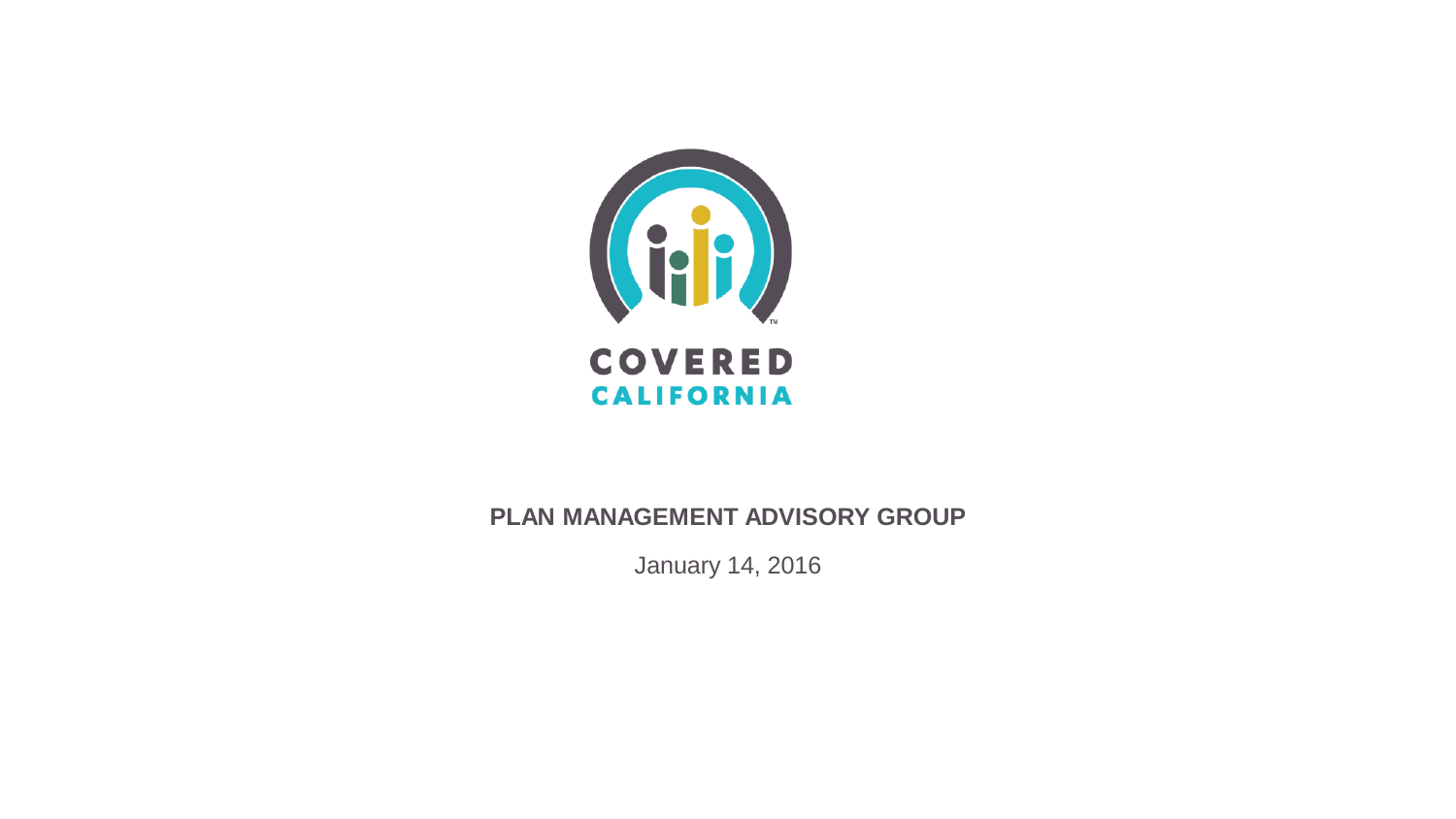# **WELCOME AND AGENDA REVIEW**

BRENT BARNHART, CHAIR COVERED CALIFORNIA PLAN MANAGEMENT ADVISORY GROUP

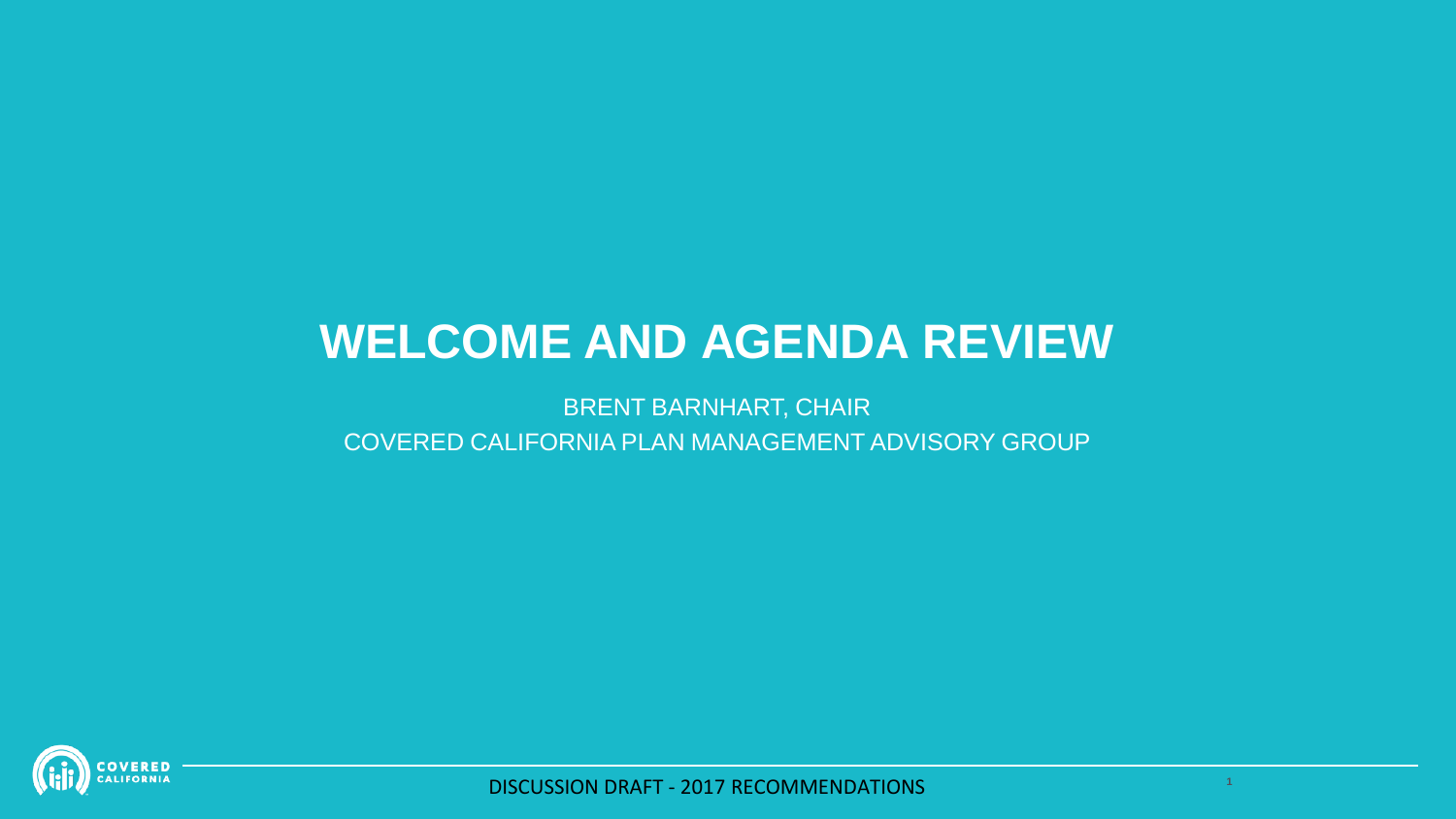#### **AGENDA**

**AGENDA Plan Management and Delivery System Reform Advisory Group Meeting and Webinar Thursday, January 14, 2015, 10:00 a.m. to 12:00 p.m.** Webinar link:<https://attendee.gotowebinar.com/register/1584384532714542849>

| L. | <b>Welcome and Agenda Review</b>                 | $10:00 - 10:05(5 min.)$<br>$10:05 - 10:15(10 min.)$<br>$10:15 - 11:40(85 \text{ min.})$ |  |
|----|--------------------------------------------------|-----------------------------------------------------------------------------------------|--|
| Ш. | <b>Plan Advisory Membership and Charter 2016</b> |                                                                                         |  |
|    | <b>III.</b> 2017 Certification Discussion        |                                                                                         |  |
|    | <b>Certification Policy</b><br>А.                | $10:15 - 10:40$ (25 min.)                                                               |  |
|    | <b>Benefits</b><br>$B_{\cdot}$                   | $10:40 - 11:10(30 \text{ min.})$                                                        |  |
|    | С.<br>Quality                                    | $11:10 - 11:40$ (30 min.)                                                               |  |
| L. | <b>Vision Benefits Status Update</b>             | $11:40 - 11:50$ (10 min.)                                                               |  |
| Ш. | <b>Wrap-Up and Next Steps</b>                    | $11:50 - 12:00(10 min.)$                                                                |  |

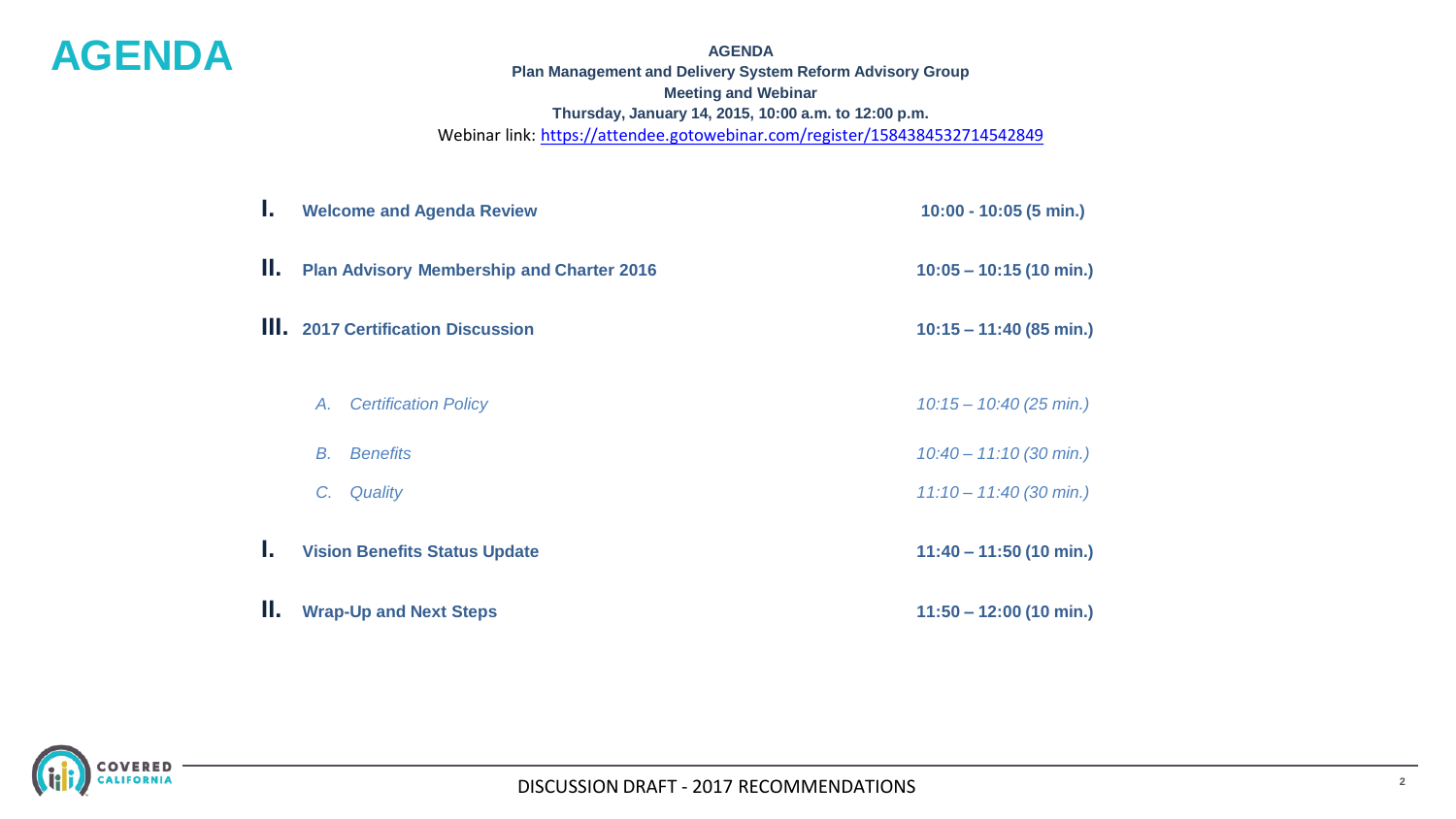# **PLAN ADVISORY MEMBERSHIP**

BRENT BARNHART, CHAIR PLAN MANAGEMENT ADVISORY GROUP

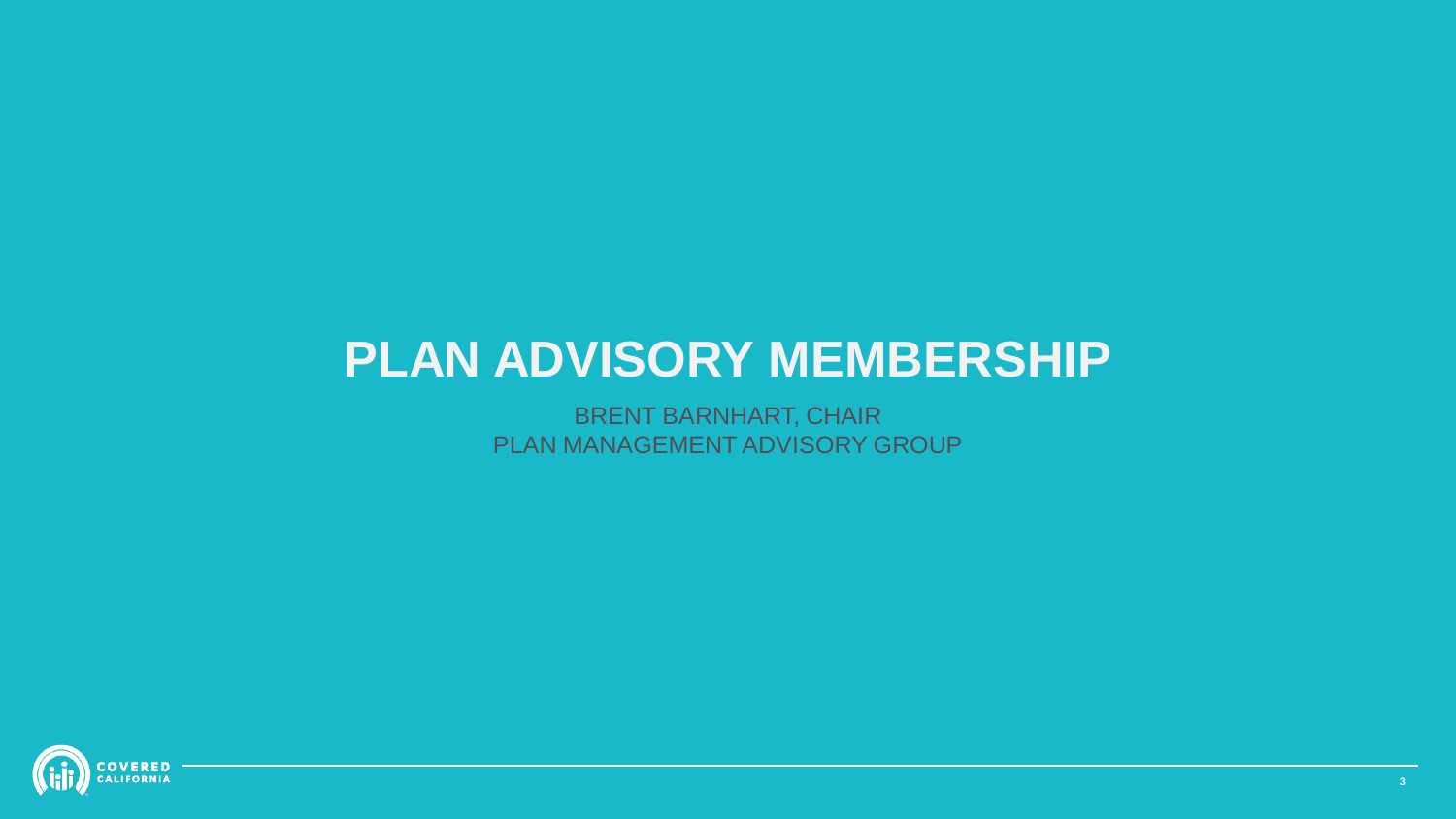## **PLAN MANAGEMENT ADVISORY MEMBERS 2016**

**Brent Barnhart - Chair** Senior Advisor California Health Policy Strategies

**Doreen Bradshaw** Executive Director Health Alliance of Northern California

**Anne Donnelly** President Project Inform

**Jen Flory** Senior Health Attorney Western Center on Law & Poverty

**Colin Havert** Vice President and General Manager Anthem Blue Cross

**Betsy Imholz** Director, Special Projects Consumers Union

**Jennifer Jackman**  Chief Operations Officer Memorial Medical Foundation **April Martin** Director, Managed Care Dignity Health

**James Mullen** Manager, Public & Government Affairs Delta Dental of California

**Timothy Nekuza** Exchange Implementation Manager Dental Health Services

**Cary Sanders Director** Policy Analysis & Having Our Say Coalition California Pan-Ethnic Health Network

**William Wehrle**  Vice President, Health Insurance Exchanges Kaiser Permanente

**Valerie Yv. Woolsey Director** Health Care Reform Strategy BAART Programs

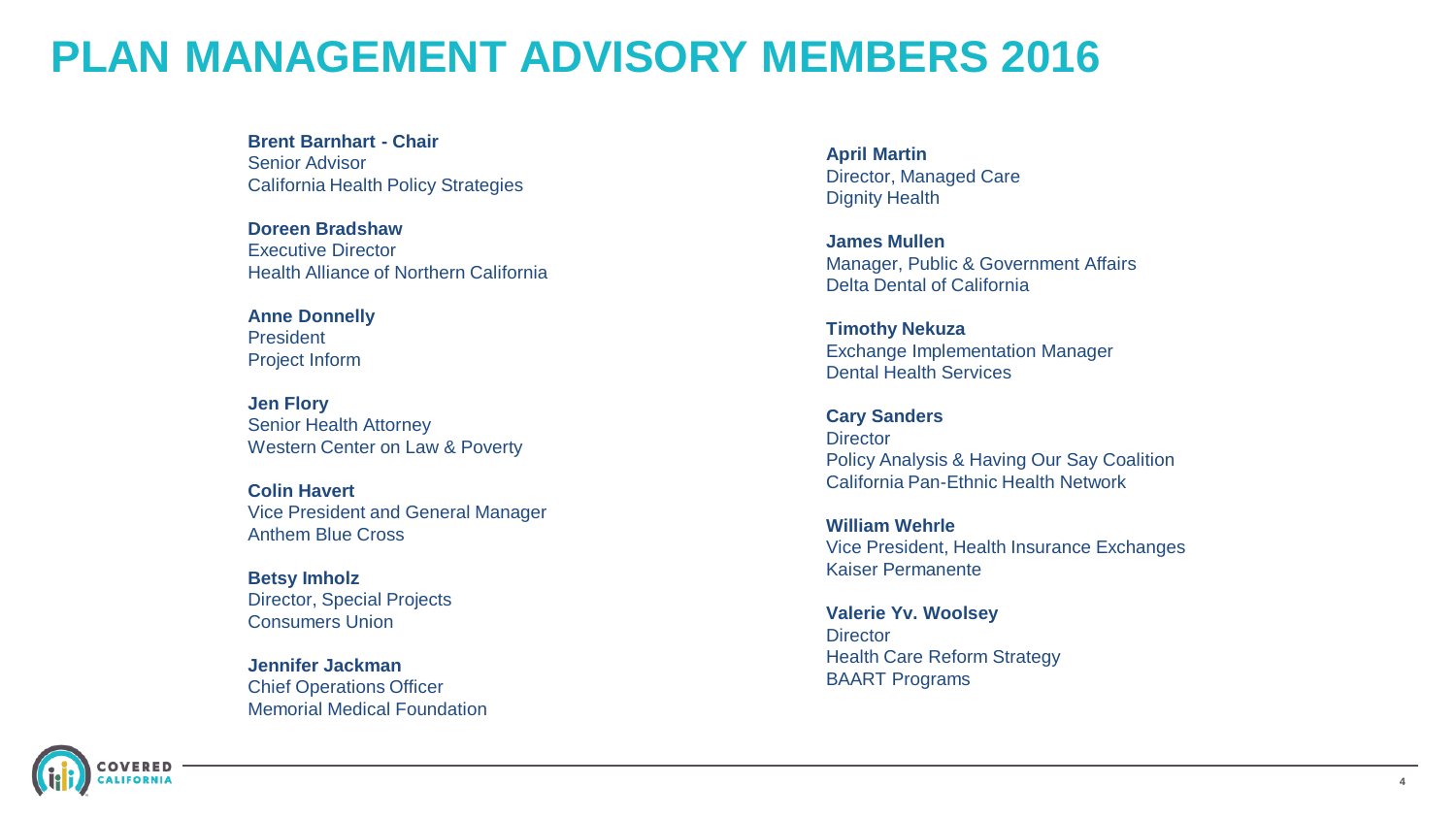# **PROPOSED 2017 CERTIFICATION**

ANNE PRICE, DIRECTOR PLAN MANAGEMENT DIVISION

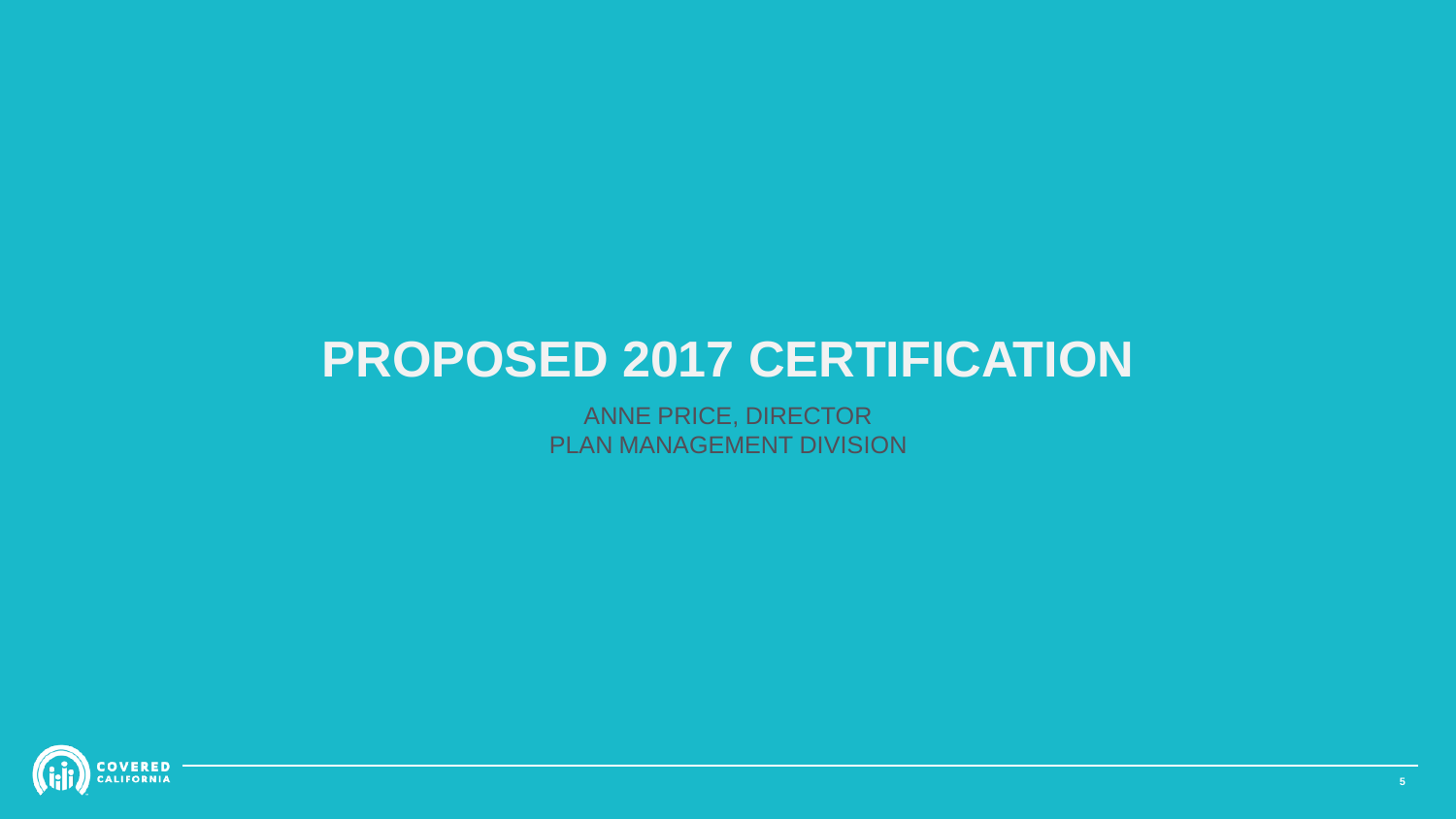# **2017-2019 INDIVIDUAL CERTIFICATION GUIDING PRINCIPLES**

**Provide stability for consumers by having a portfolio of carriers, products, and networks that offer distinct choice and quality healthcare at a cost with annual changes that are at, or below trend.**

- May allow for the consideration of new carriers in 2018 and 2019 based on differentiation of product, network, operational capabilities, and quality innovations that will benefit Covered California consumers.
- Promote continued growth and implementation of integrated models of care such as Accountable Care Organizations (ACO), Medical Homes, and models that reimburse and support primary care.
- Implementation of new provider payment models that benefit consumers receiving the right care, at the right time and right place.
- Revision of contract requirements that require continued improvement in the quality of care provided to consumers and alignment of Quality Improvement Strategies (QIS) that focus on the unique economic, demographic and regional variations that exist within our membership.
- Allow for annual changes to benefit designs that promote preventative care, increase management of chronic conditions and increases access to needed care.

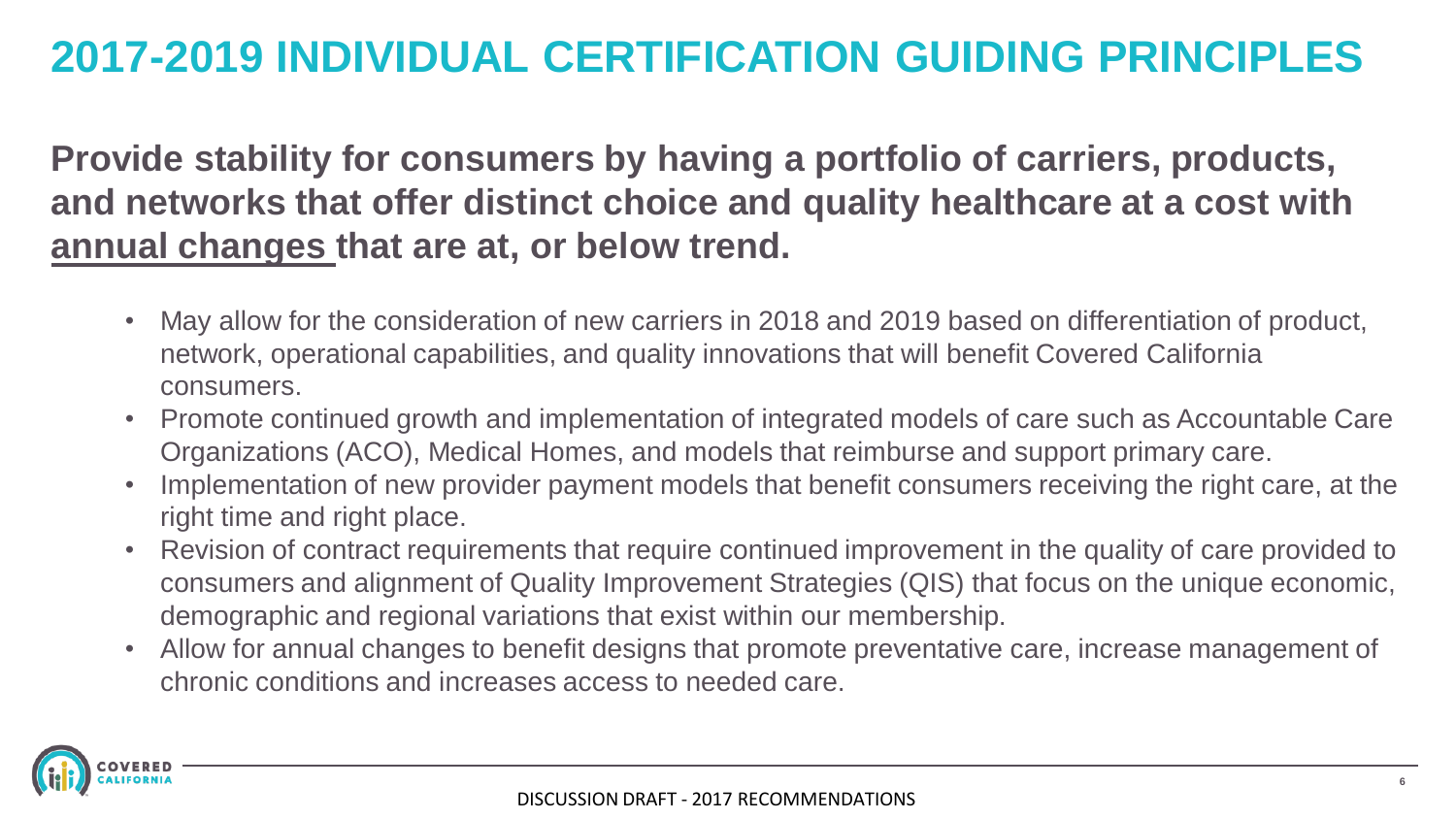## **PROPOSED APPROACH FOR 2017 INDIVIDUAL PLAN CERTIFICATION**

- For 2017, recommend one QHP Certification application that is open to all licensed health insurers. Covered California will review applications, negotiate with carriers and select Qualified Health Plans in July 2016.
- The 2017 application is for a multi-year contract term (2017 2019) with annual plan re-certification that includes review and Covered California approval of the following:
	- Contract compliance and performance review
	- Rates
	- **Benefits**
	- **Networks**
	- New products
	- Updates to Performance Requirements
- May allow new entrants in 2018 and 2019 if the carrier is newly licensed or a Medi-Cal managed care plan and the addition brings value to what is already being offered in the region(s).
- Exchange participation fee will be set at 3.5% of gross premium for 2017 and reviewed annually for 2018 and 2019 with the goal of reducing the percentage when possible.

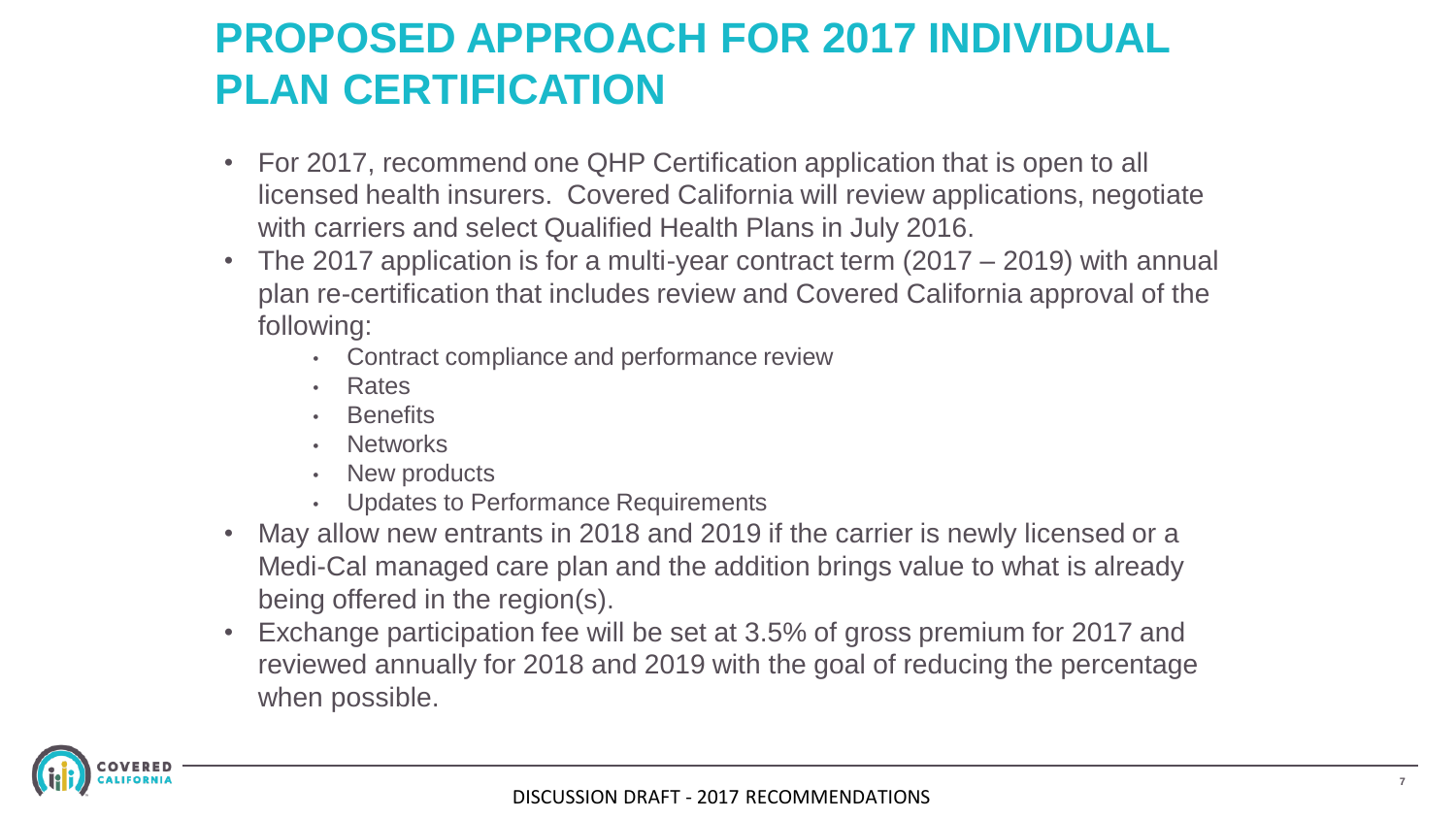## **2017-2019 DENTAL CERTIFICATION GUIDING PRINCIPLES (INDIVIDUAL AND CCSB)**

With family dental being a new option for 2016 for the Individual market, the guiding principles for 2017 certification will be focused on stability in products offered and stability in future premium changes as we look to continue increasing enrollment in this line of business.

- Focus on strategies to retain members and increase new enrollment.
- Provide stability for consumers by having a portfolio of carriers, products, and networks that offer unique choice and quality dental care at a cost with annual changes that are at or below trend.
- Allow for annual changes to benefit designs that promote preventive care and value.
- Require continued improvement in the quality of care provided to consumers.

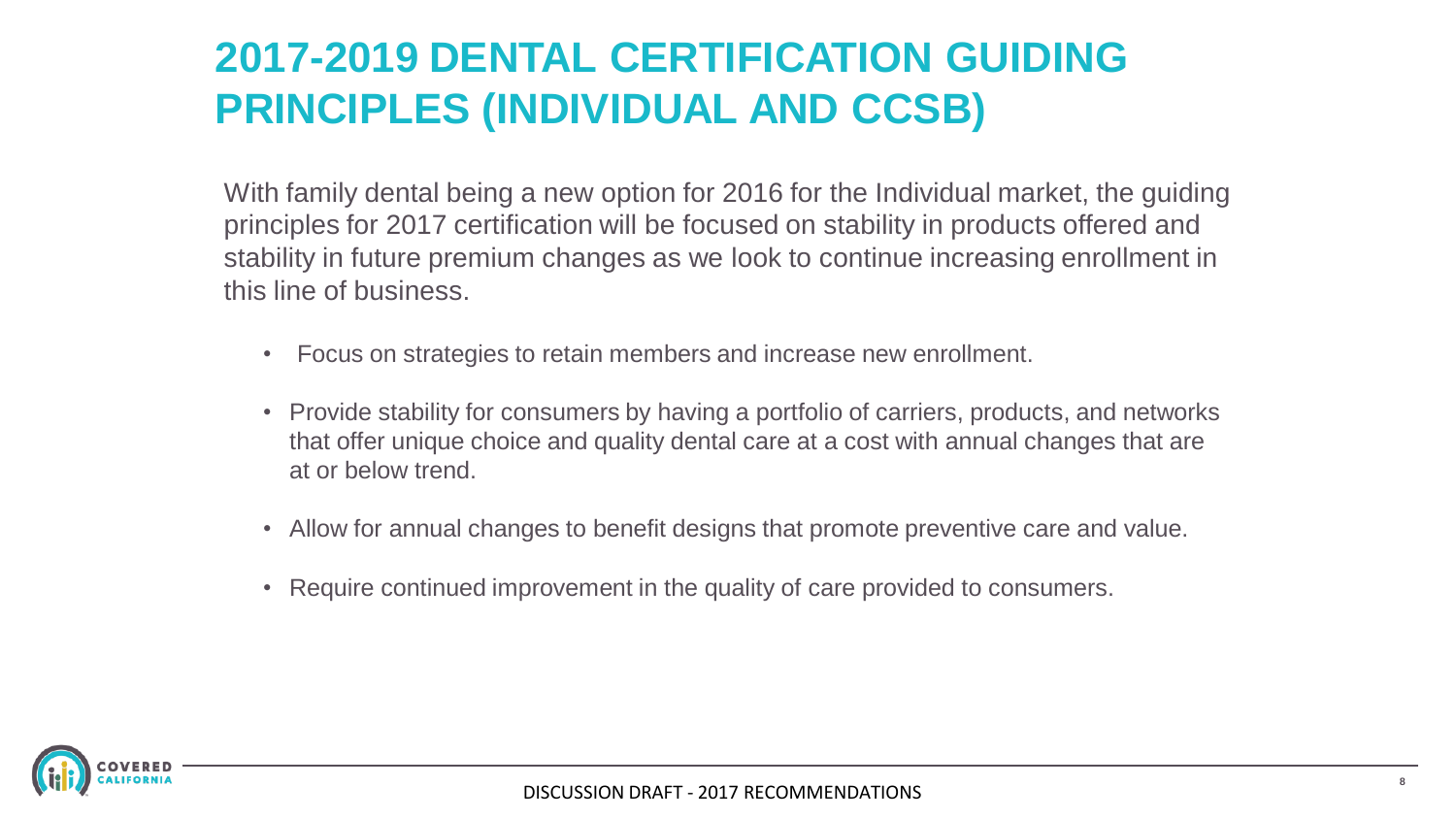## **PROPOSED APPROACH FOR 2017 DENTAL PLAN CERTIFICATION (INDIVIDUAL AND CCSB)**

- For 2017, recommend one QDP Certification application that is open to all licensed dental plans.
- The 2017 application is for a multi-year contract term (2017 2019) with annual plan certification that includes review and Covered California approval of the following:
	- Contract compliance and performance review
	- Rates
	- Benefits
	- Networks
	- New products
	- Updates to Performance Requirements
- May allow new dental issuer entrants in 2018 and 2019 if the issuer is newly licensed or the addition brings value to what is already being offered in the region(s).
- Exchange participation fee will be set at 3.5% of gross premium for 2017 and reviewed annually for 2018 and 2019 with the goal of reducing the percentage when possible.

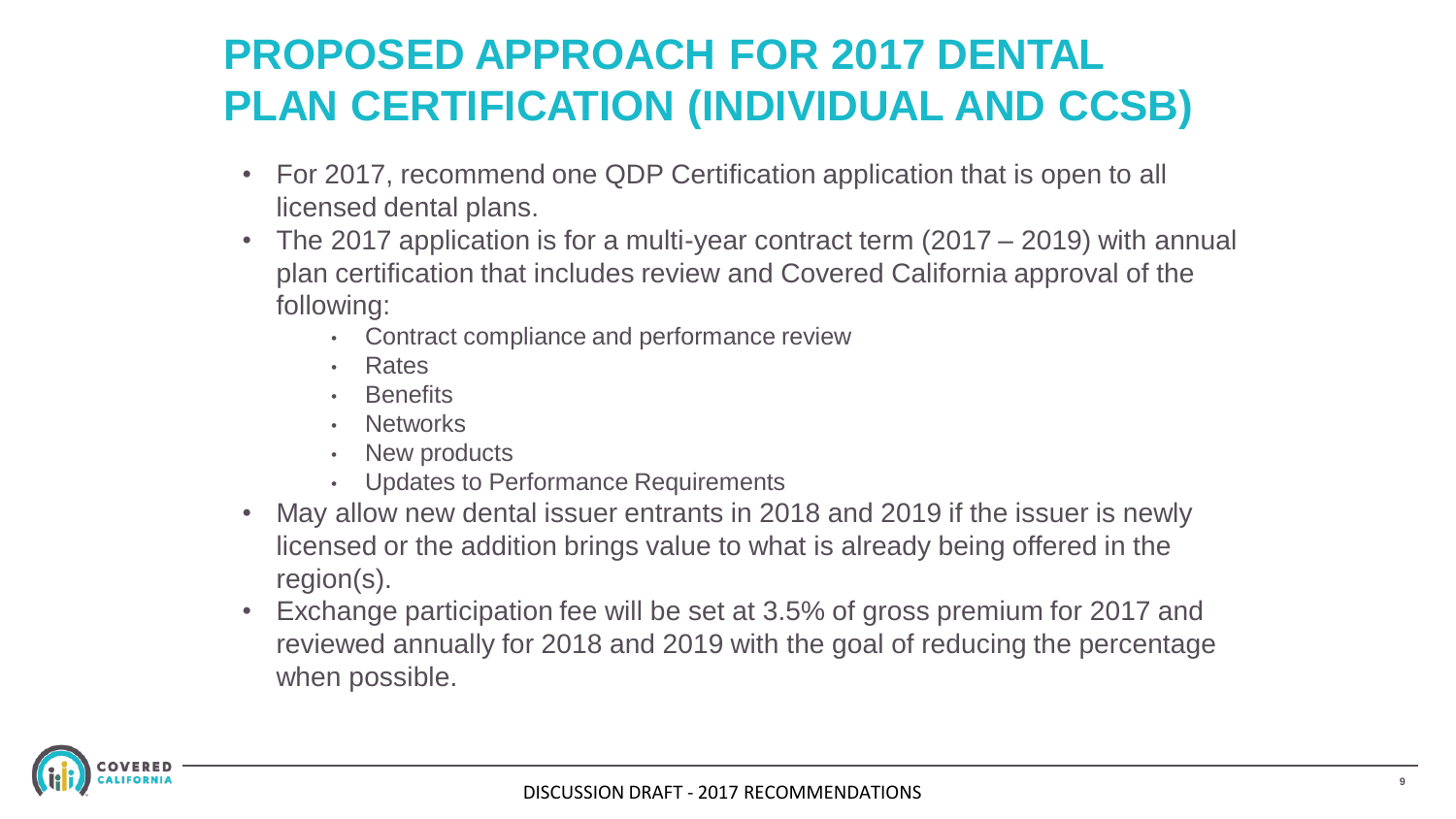## **2017-2019 SMALL GROUP CERTIFICATION GUIDING PRINCIPLES**

- Provide a competitive portfolio of products that will offer employees of small groups the choice to enroll with a carrier that is focused on providing quality care at premiums that are at or below other options available in the small group market.
- Flexibility to adjust products, networks and premiums consistent with regulatory requirements.
- Certification and contract requirements that include expectations for quality improvement.
- Benefit designs that promote preventive care, increase management of chronic conditions and increase access to needed care.

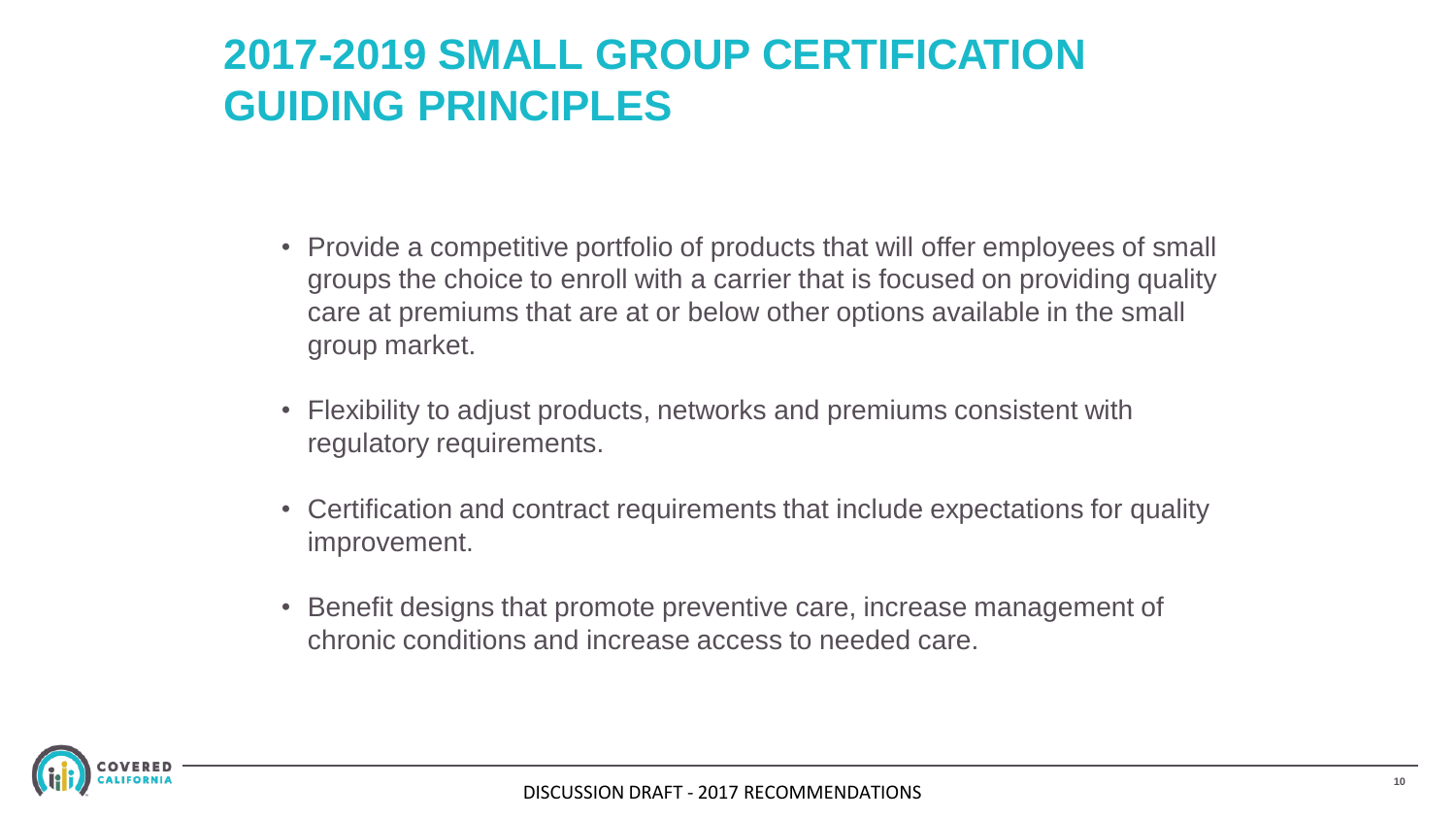## **PROPOSED APPROACH FOR 2017 SMALL GROUP CERTIFICATION**

- Covered California for Small Business QHP certification application, open to all licensed health insurers and not limited to carriers who are QHPs for Individual
- Multi-year contract term  $(2017 2019)$  with annual carrier certification that includes review of premium competitiveness and stability, performance, and compliance with QHP contract requirements
- Allowance of new carrier entrant off annual certification cycle if the carrier is a 2017 Qualified Health Plan for the Individual product
- Allowance for quarterly change in rates, addition of new plans and networks (subject to Covered California approval)
- Exchange participation fee will be set at a percent (still to be determined) of gross premium for 2017 and reviewed annually for 2018 and 2019 with the goal of reducing the percentage when possible

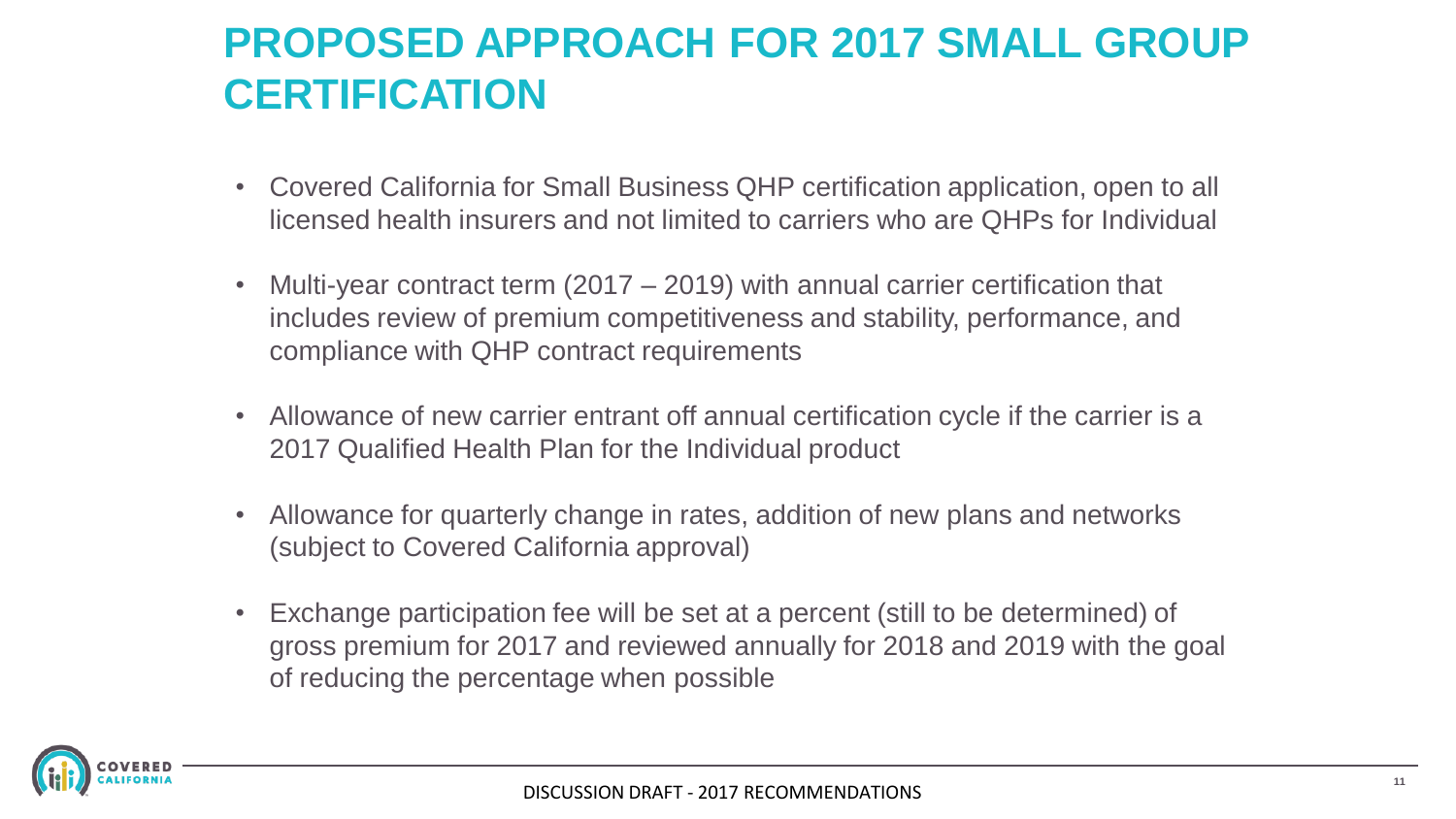## **2017 CERTIFICATION TIMELINE**

| <b>Plan Management Advisory</b>                                                                | <b>January 14, 2016</b>  |  |  |
|------------------------------------------------------------------------------------------------|--------------------------|--|--|
| <b>Benefit Design &amp; Certification Policy recommendation</b><br>$\bullet$                   |                          |  |  |
| <b>Release draft 2017 QHP &amp; QDP Certification Applications</b>                             | January 19 - 21, 2016    |  |  |
| <b>January Board Meeting</b>                                                                   | <b>January 21, 2016</b>  |  |  |
| discussion of benefit design & certification policy recommendation<br>$\bullet$                |                          |  |  |
| <b>Draft application comment period ends</b>                                                   | <b>January 22, 2016</b>  |  |  |
| <b>Letters of Intent Accepted</b>                                                              | February 1 - February 12 |  |  |
| <b>Final AV Calculator Released</b>                                                            | <b>February</b>          |  |  |
| <b>February Board Meeting</b>                                                                  |                          |  |  |
| anticipated approval of 2017 Standard Benefit Plan Designs & Certification Policy<br>$\bullet$ | <b>February 18</b>       |  |  |
| <b>Applicant Trainings</b>                                                                     | February 16 - 26         |  |  |
| electronic submission software, SERFF submission and templates                                 |                          |  |  |
| <b>QHP &amp; QDP Applications Open</b>                                                         | March 1, 2016            |  |  |
| <b>QHP Application Responses Due</b>                                                           | May 2, 2016              |  |  |
| <b>Evaluation of QHP Responses &amp; Negotiation Prep</b>                                      | May $3 -$ June 5         |  |  |
| <b>QHP Negotiations</b>                                                                        | June 6 - June 17         |  |  |
| <b>QHP Preliminary Rates Announcement</b>                                                      | Week of July 4           |  |  |
| <b>Regulatory Rate Review Begins (QHP)</b>                                                     | Week of July 4           |  |  |
| <b>QDP Application Responses Due</b>                                                           | June 1                   |  |  |
| <b>Evaluation of QDP Responses &amp; Negotiation Prep</b>                                      | June $2 -$ July 10       |  |  |
| <b>QDP Negotiations</b>                                                                        | July 11 - July 17        |  |  |
| <b>QDP Rates Announcement</b>                                                                  |                          |  |  |
| (no regulatory rate review)<br>$\bullet$                                                       | <b>August 1</b>          |  |  |
| Public posting of proposed rates, if exception requested by Covered California                 | <b>August 31</b>         |  |  |
| (proposed date per CCIIO)                                                                      |                          |  |  |
| Public posting of final rates, if exception requested by Covered California                    | November 1               |  |  |
| (proposed date per CCIIO)                                                                      |                          |  |  |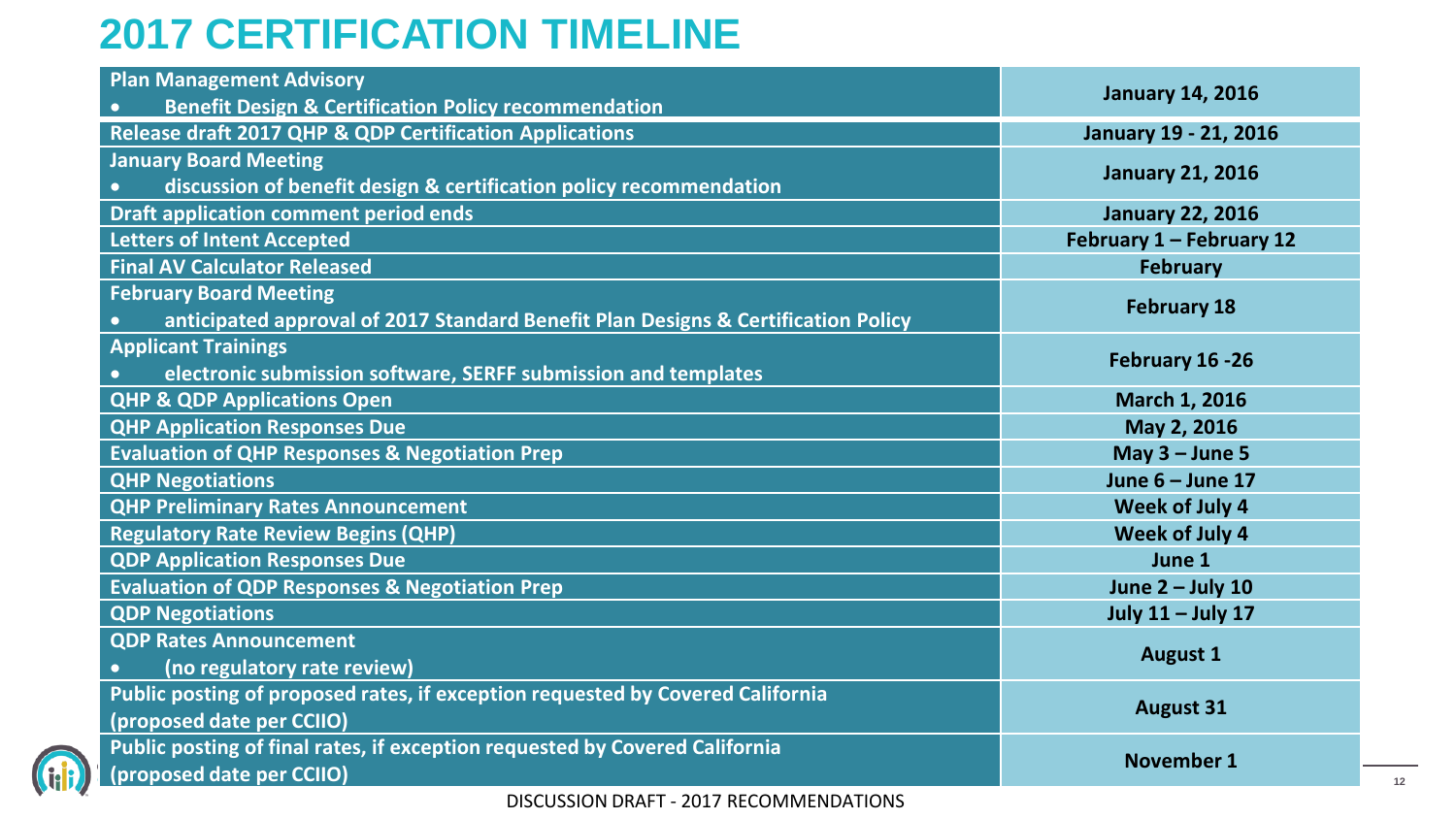# **PROPOSED 2017 BENEFIT DESIGN**

JAMES DEBENEDETTI, DEPUTY DIRECTOR PLAN MANAGEMENT DIVISION

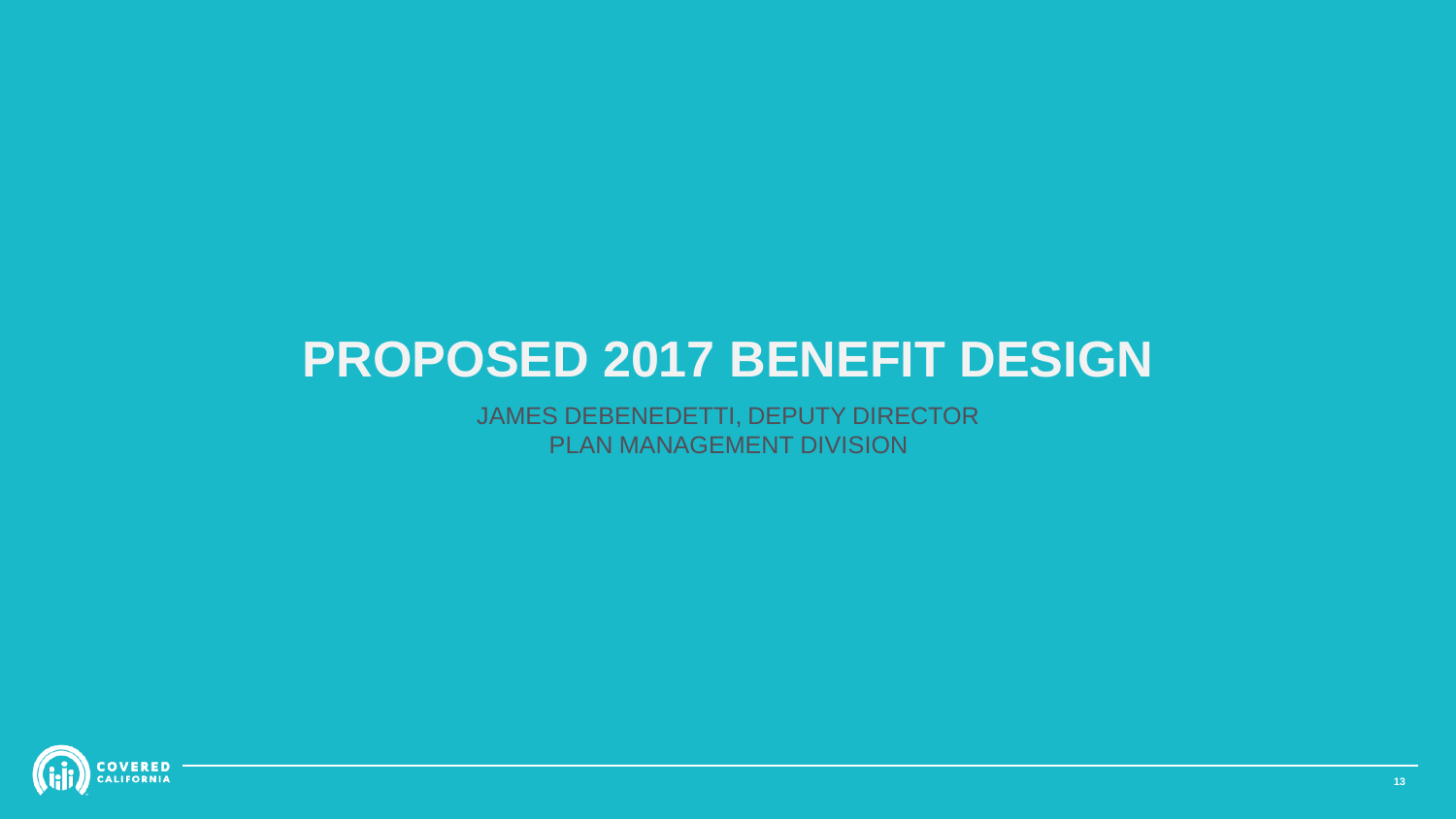### **STRATEGY FOR 2017 BENEFIT DESIGN**

#### **Organizational Goal**

Covered California should have benefit designs that are standardized, promote access to care, and are easy for consumers to understand.



#### **Subcommittee Goal**

Provide input to Covered California staff as we develop recommendations for the 2017 benefit plan designs that considers a progressive strategy of potential benefit changes through 2019

#### **Subcommittee Objectives**

- 1. Address benefit design priority areas that will reduce barriers and improve consumers' access to needed care
- 2. Consider benefit changes that align value with improved health outcome
- 3. Identify and recommend benefits changes that may be necessary to meet Actuarial Value (AV) requirements
- 4. Identify benefit design areas that should be improved for consumer understanding of coverage and ease of plan comparison

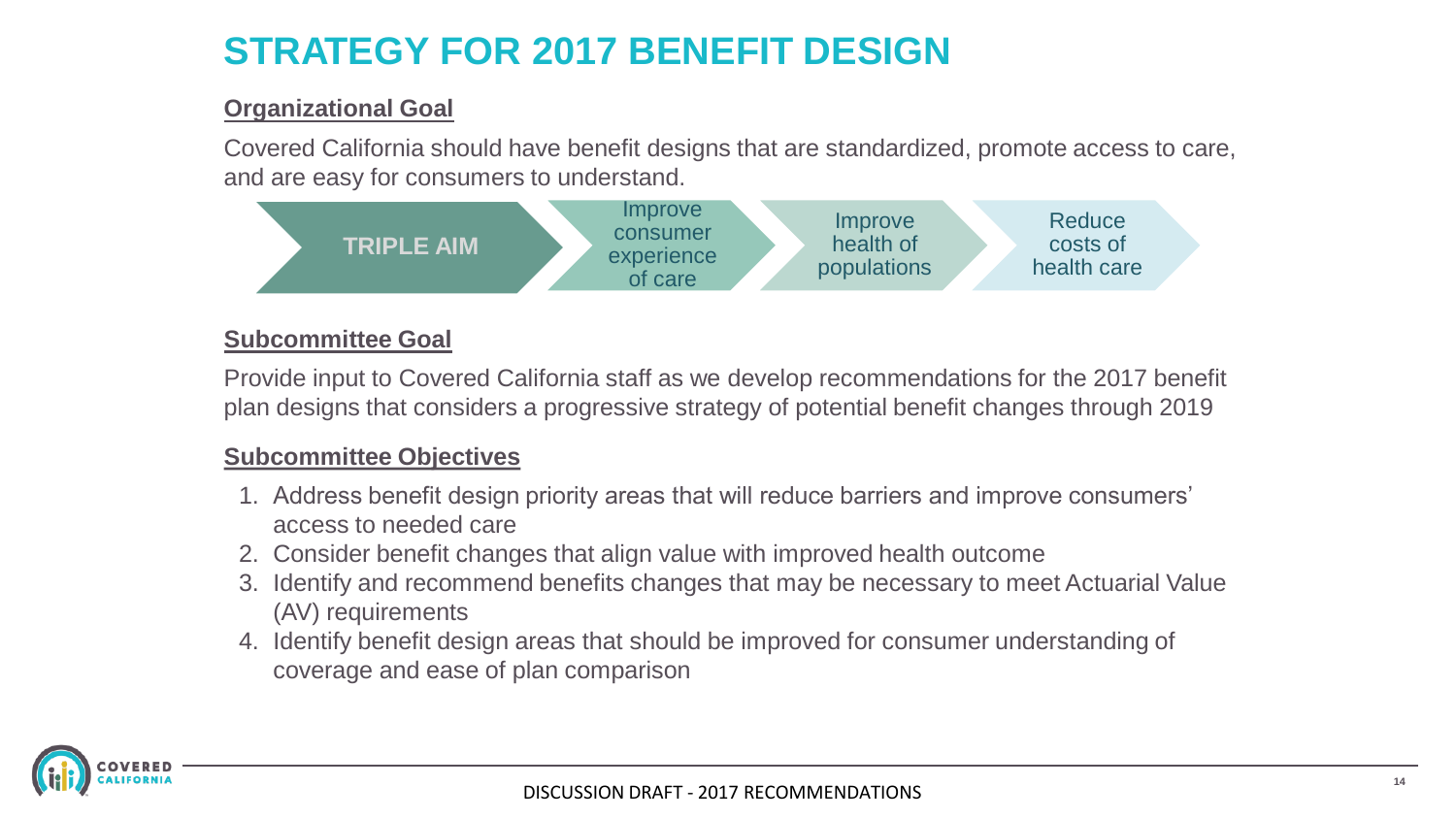## **SUMMARY OF PROPOSED CHANGES IN 2017 BENEFIT DESIGN**

#### **Plan Design:**

- Reduce primary care / mental health / rehab copays by \$5-10 in every metal tier except **Bronze**
- Reduce urgent care copays to amount set for primary care in every metal tier
- Increase ED facility copay by \$75-100 in Silver and Gold Plans
	- $\circ$  Remove ED physician fee from all plans
	- o Remove deductible from ED visits
- Apply drug cap after deductible in the HDHP plans (per AB 339)
- Increase specialist copay by \$5-10
- Increase x-rays / diagnostics by \$5-15
- Increase imaging by \$25-50
- Increase deductible by \$100-300 for Silver and Bronze
- Increase MOOP by \$550 (Silver and Gold), \$300 (Bronze), \$100-250 (Enhanced Silver)

#### **Endnotes:**

- Added clarifying language on endnotes for mental health outpatient items, "other practitioner" category, tiered networks, cost-sharing for services subject to MHPAEA
- New endnote clarifying benefit category for inpatient and SNF physician fees
- New endnote specifying benefit category for autism/pervasive developmental disorder
- New endnotes for diabetes education and diabetes self-management

Covered California is reviewing comments from DMHC and CDI on the proposed endnotes and will present an updated version at the January Board meeting.

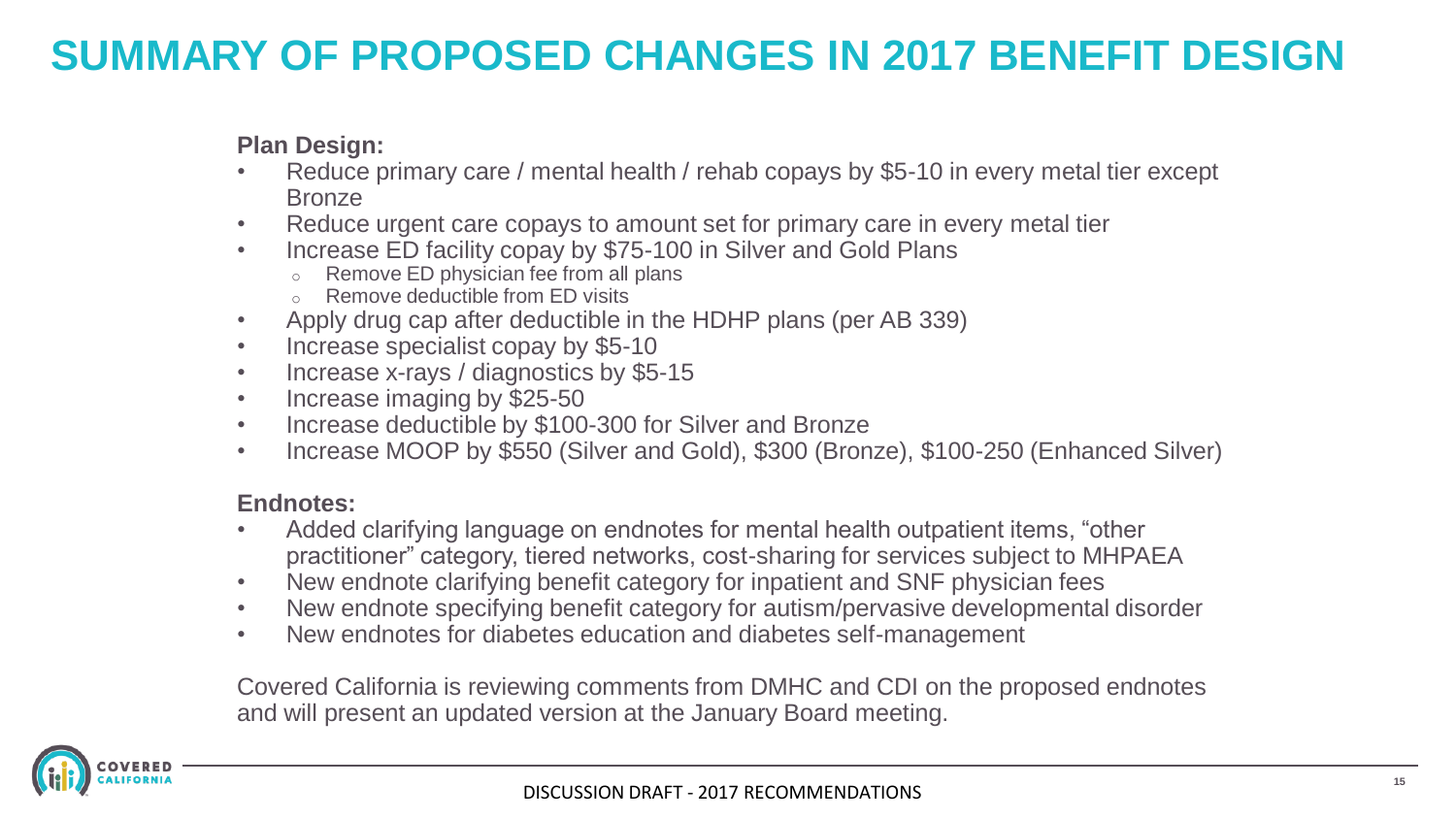# **PROPOSED 2017 DENTAL BENEFIT DESIGN**

TAYLOR PRIESTLEY, CERTIFICATION PROGRAM MANAGER PLAN MANAGEMENT DIVISION

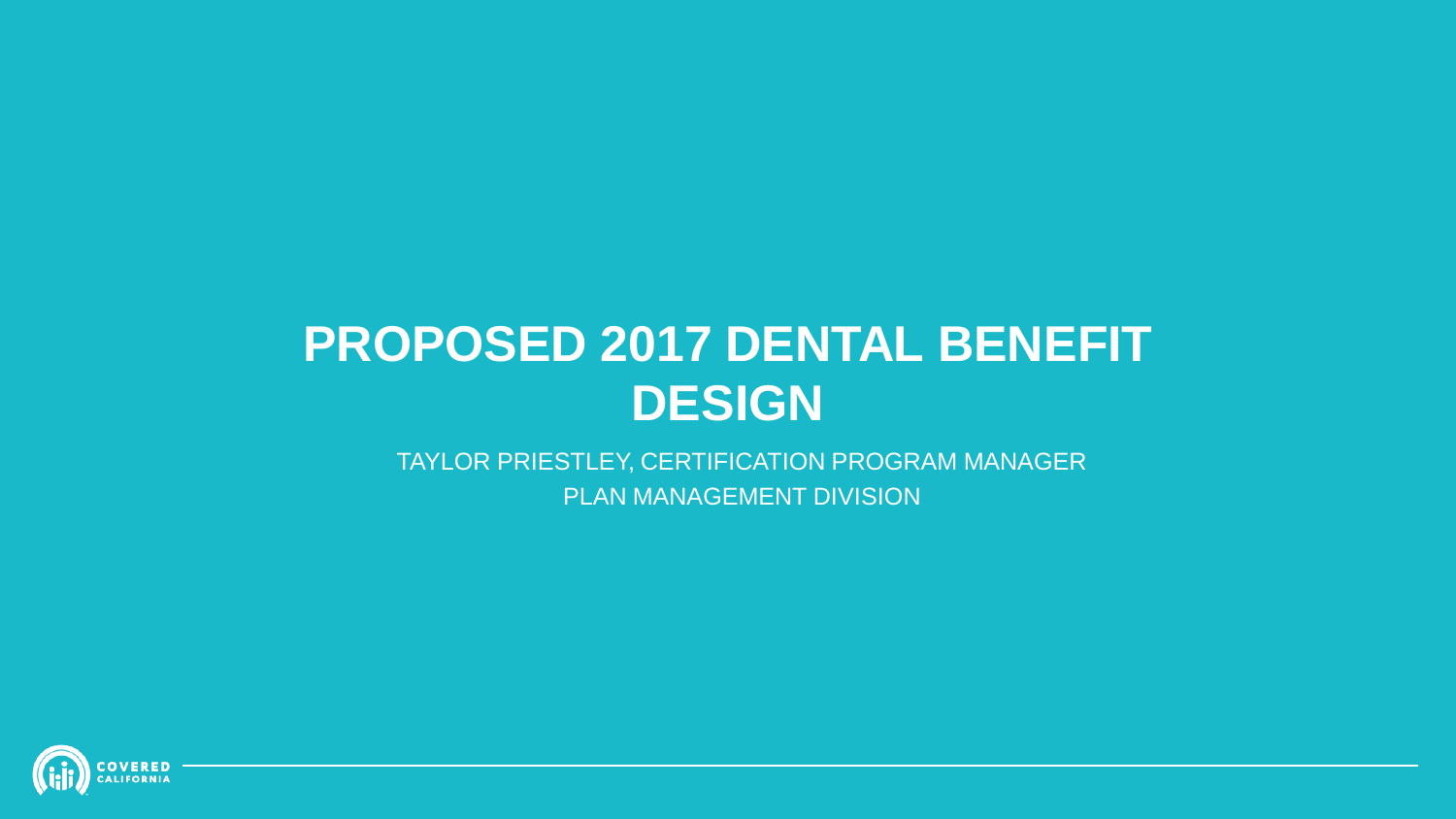## **PROPOSED DENTAL STANDARD BENEFIT DESIGN 2017**

- **Copay Plan Design (Pediatric & Adult)**
	- o Standardize copays for all procedure codes.
- **Adult Coinsurance Design** 
	- o Include Periodontal Maintenance benefits in Basic Services.
	- Reduce out-of-network levels of coverage. Proposed plan coinsurance:
		- Diagnostic & Preventive: Plan pays 90%
		- Basic Services: Plan pays 70%
		- **Major Services: Plan pays 50%**
	- o Standardize the following exclusions: Tooth Whitening, Adult Orthodontia, and Implants.
- **Employer-Sponsored Adult Coinsurance Plan Design**
	- o No waiting period for any service category.
	- o Periodontal Services included in Basic Services.

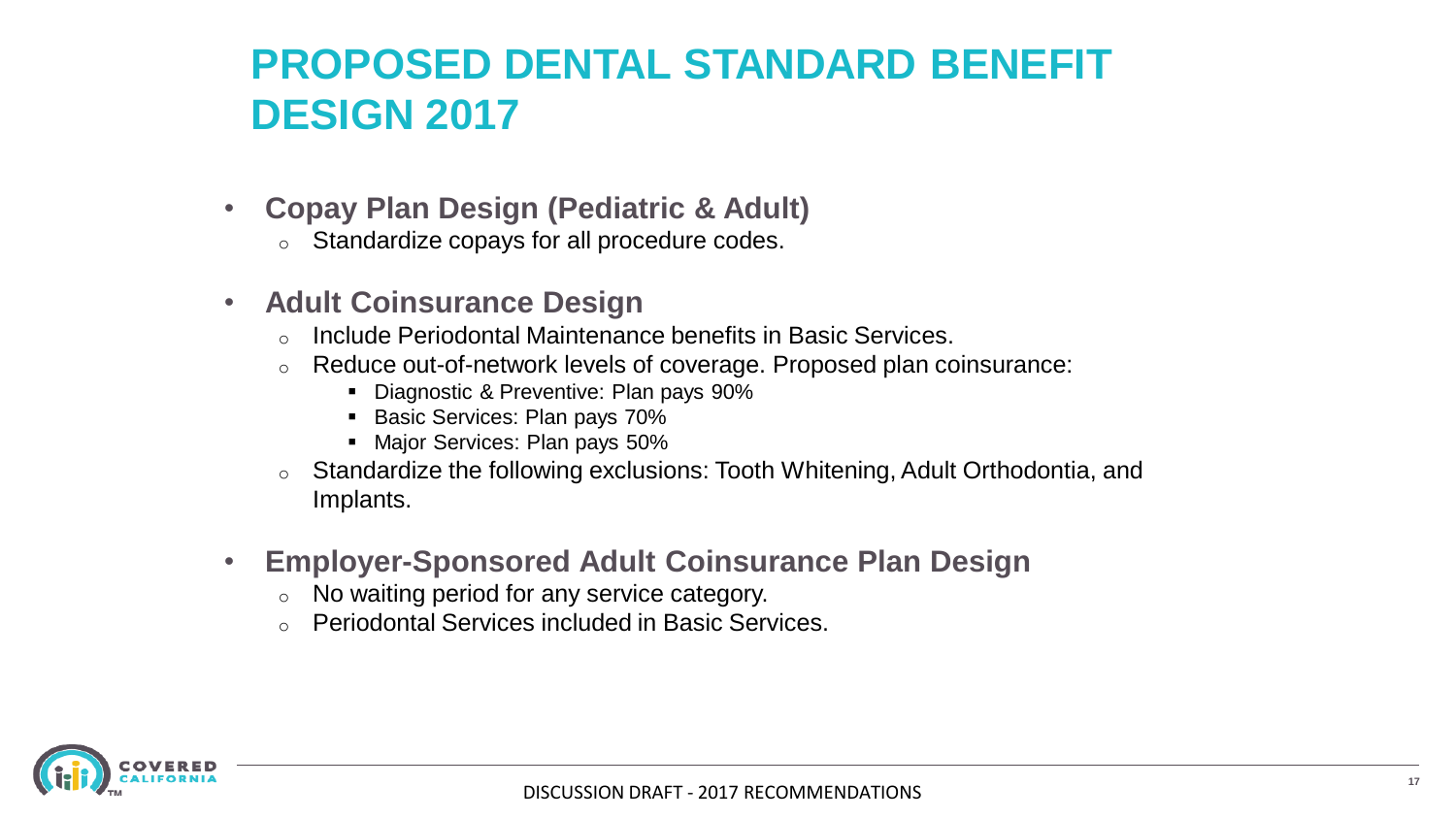## **QUALITY INITIATIVES 2017**

DR. LANCE LANG, CHIEF MEDICAL OFFICER PLAN MANAGEMENT DIVISION

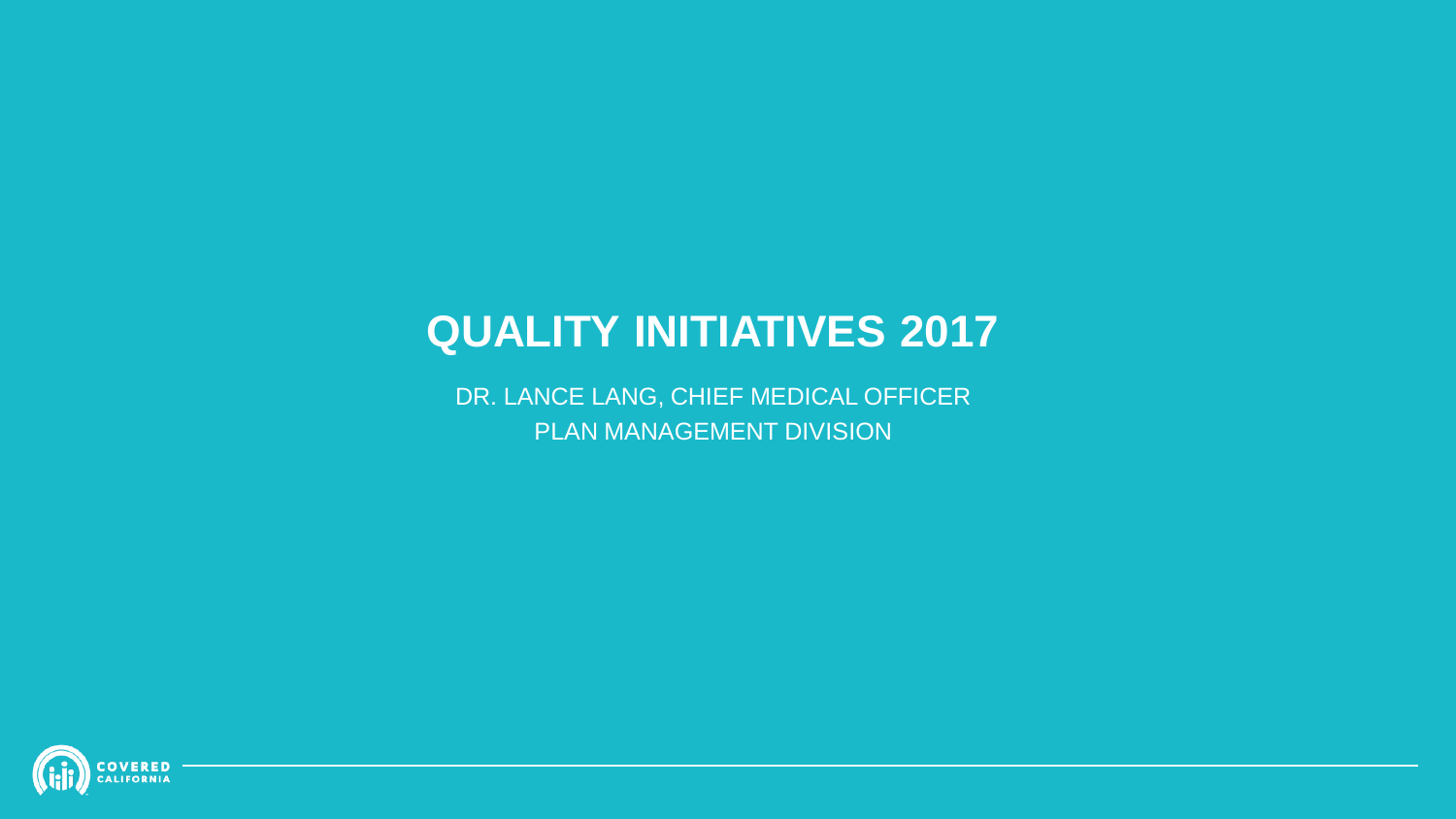## **COVERED CALIFORNIA AND A QUALITY DELIVERY SYSTEM**

Covered California is focused on achieving the triple aim on behalf of all Californians and our contract requirements for  $2017 - 2019$  will continue to move us towards achieving that goal

Guiding principals for raising the bar on quality requirements include the following:

- We will promote alignment with other purchasers as much as possible which will allow us to have similar focus and requirements across the delivery system
- Certain requirements may also apply to a contracted health plan's entire book of business which is consistent with the ACA's healthcare reform goals
- Consumers will have access to networks that offered through the Qualified Health Plans (QHPs) that are based on high quality and efficient providers
- Enrollees have the tools needed to be active consumers including both provider selection and shared clinical decision making
- Reduction in healthcare disparities through increased identification, measurement and reporting of race and ethnicity related to management of chronic illness
- Align payment with value and proven delivery models
- Minimize variation in the delivery of quality service by assuring that each provider meets minimum standards

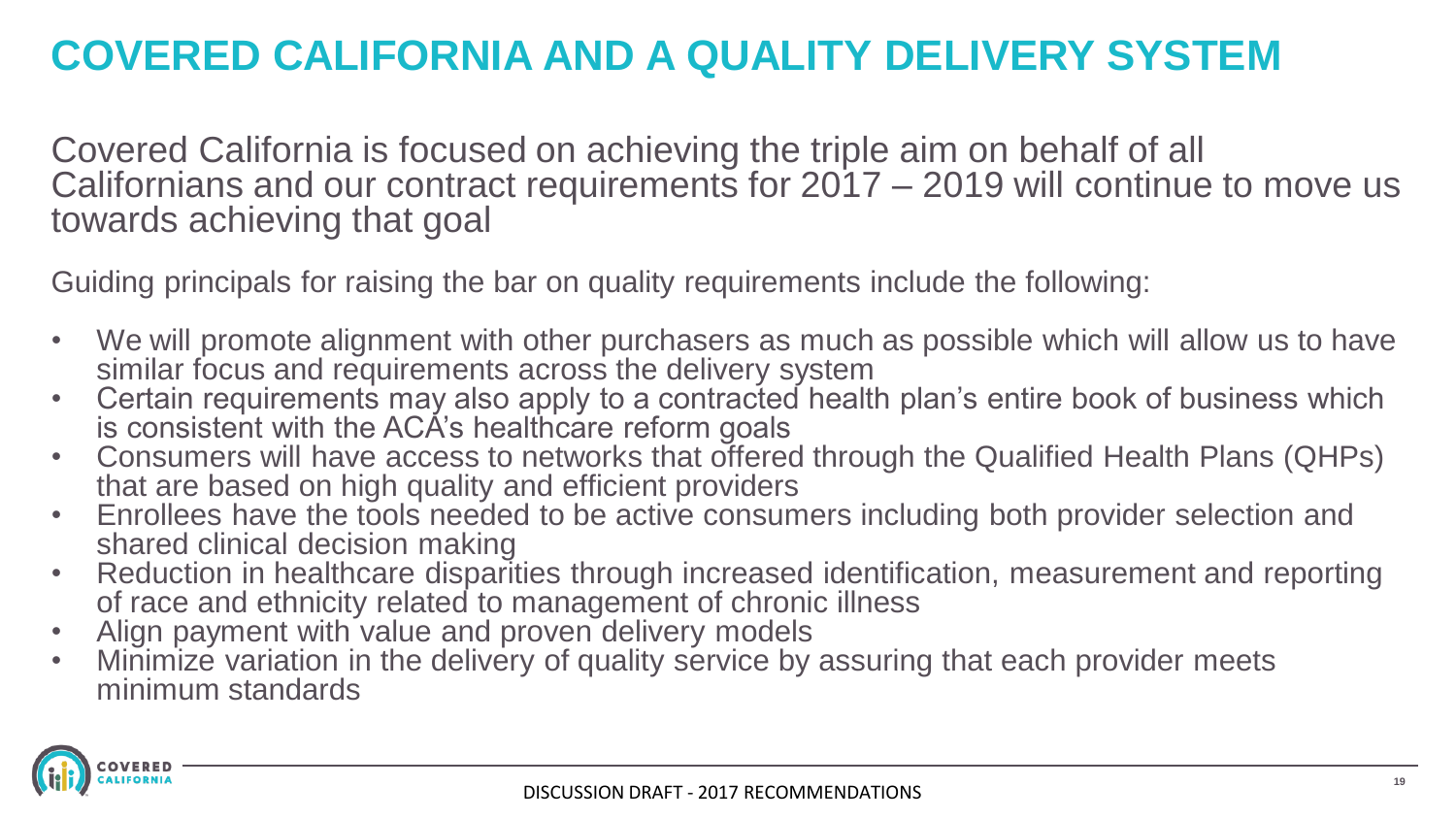### **ALIGNED CMS AND EXCHANGE STRATEGY**

Starting in 2016, Covered California is evolving its work with QHPs from "tell us what your doing" to a required set of initiatives resulting in demonstrated improvement over time.

- Aligned with CMS Quality Improvement strategy starting in plan year 2017\*
- Improved Health outcomes
- Prevent hospital readmissions
- Improve patient safety and reduce errors
- Reduce Disparities
- Promote health and wellness

With emphasis on aligning financial incentives with improvement strategy.

\*To be successful, especially in collecting baseline data, QHPs will need to start work in 2016.

#### **Success in Quality Improvement and Delivery System Redesign**

Covered California is setting a high bar and intending to work with QHPs to drive significant improvement over the next contract period and beyond. Success will depend on rigorous evaluation of progress and negotiating goals annually based on experience.

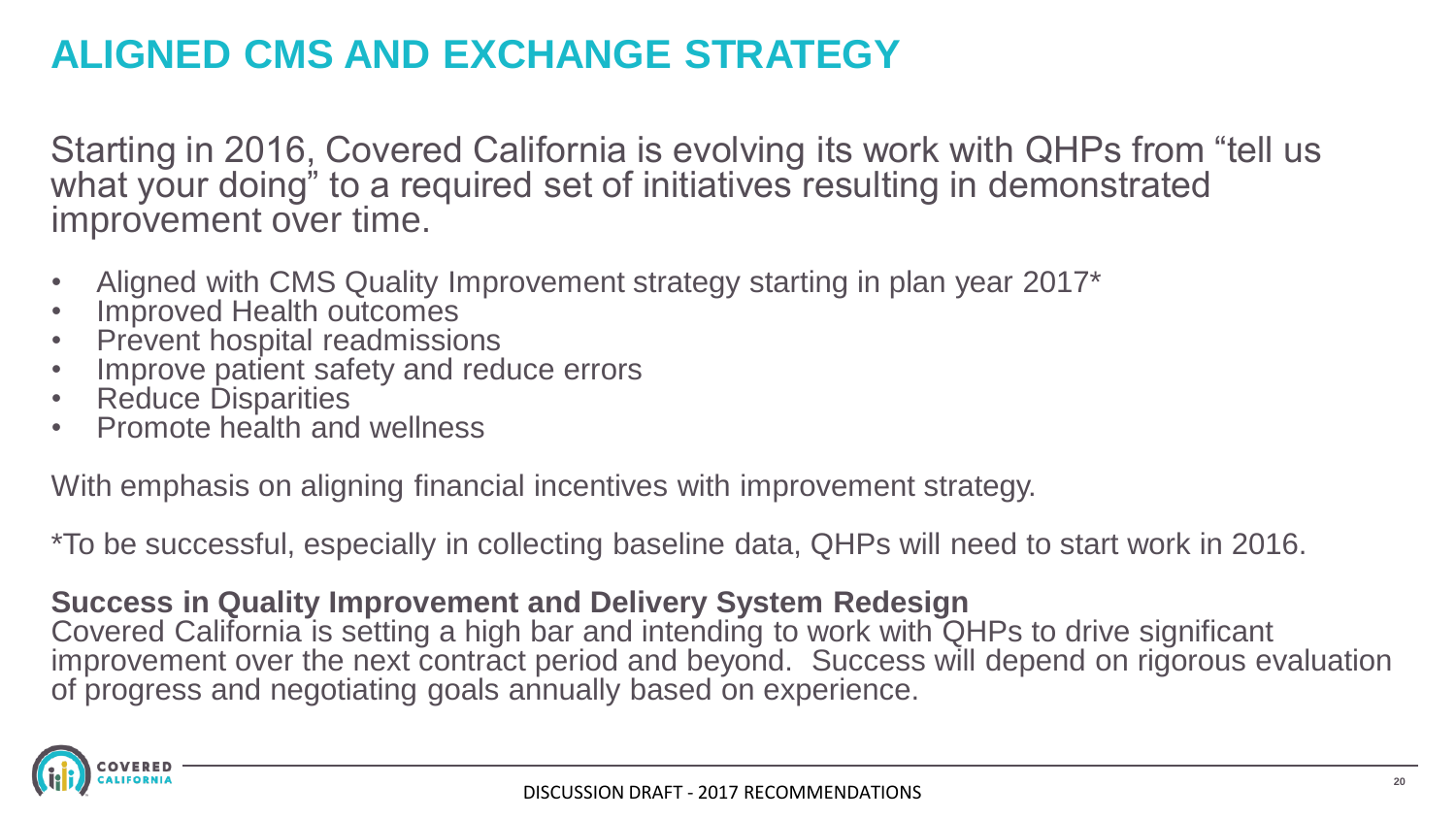## **ARTICLE 1: IMPROVING CARE, PROMOTING BETTER HEALTH AND LOWERING COSTS**

Covered California supports provider networks that are designed based on quality, satisfaction and cost efficiency standards to insure that enrollees have access to quality care.

- Provider network composition includes measurement that is based on quality in addition to other plan factors and provide methodology for doing so by January 1, 2018.
- Work with the Exchange to develop and report baseline performance for a defined set of metrics (detailed in later articles in Attachment 7) and negotiate annual targets for improvement starting in 2018.
- Ensure providers with outlier poor performance in metrics targeted under Attachment 7 will not be included in the network in 2019 or Contractor will report rationale for continuing participation.
- Report how enrollees with conditions that require highly specialized management such as transplant or burn patients are directed to providers with documented experience and proficiency based on volume and outcome data.

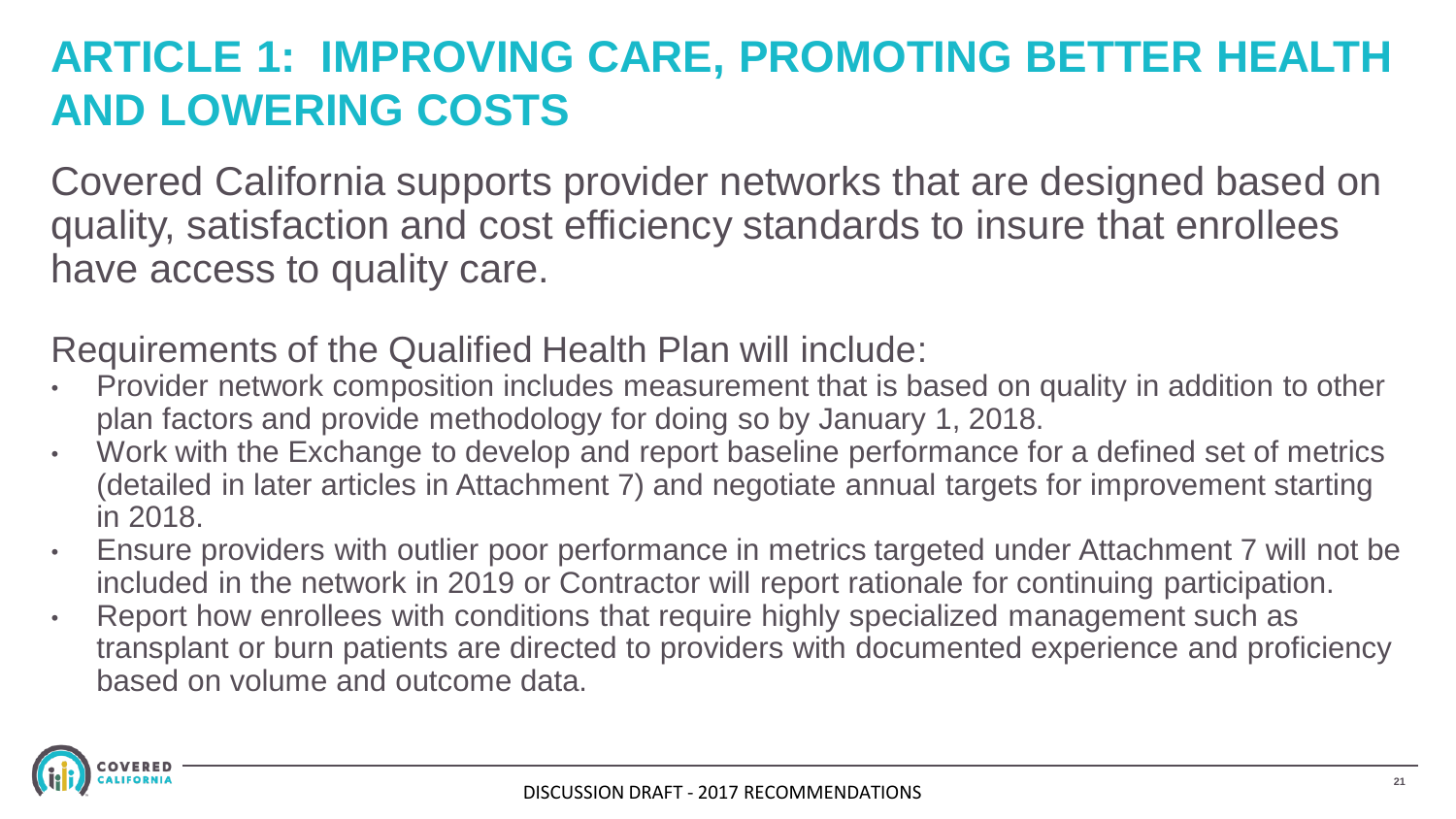## **COLLABORATIVE PARTICIPATION**

Collaboratives are often the strongest way to drive change especially at the point of care.

Qualified Health Plan shall participate in two collaborative efforts:

1.CalSIM Maternity Initiative

- o Supported by CMQCC and CHCF
- o [http://www.chhs.ca.gov/PRI/\\_CalSIM%20Maternity%20Initiative%20WriteUp%20April%202014.pdf](http://www.chhs.ca.gov/PRI/_CalSIM Maternity Initiative WriteUp April 2014.pdf)

2.Statewide workgroup on Overuse

- o Multi- stakeholder work group with leadership from DHCS, CalPERs and Covered California
- o <http://www.iha.org/grants-projects-reducing-overuse-workgroup.html>

Additional collaboratives aligned with Covered California goals that the carriers are encouraged but not required to participate in include the following:

1.Clinical Transformation [\(https://innovation.cms.gov/initiatives/Transforming-Clinical-Practices/](https://innovation.cms.gov/initiatives/Transforming-Clinical-Practices/))

2.Partnership for Patients [\(http://www.ahrq.gov/professionals/quality-patient-safety/pfp/interimhacrate2014.html\)](http://www.ahrq.gov/professionals/quality-patient-safety/pfp/interimhacrate2014.html)

3.California Joint Replacement Registry California Immunization Registry (CAIR)

4.Payment reform initiatives sponsored by IHA or CMMI

5.CMMI ACO Program (including Pioneer, Savings Sharing, Next Gen ACO, and other models)

6.California Perinatal Quality Care Collaborative

7.California Quality Collaborative

#### 8.Leapfrog

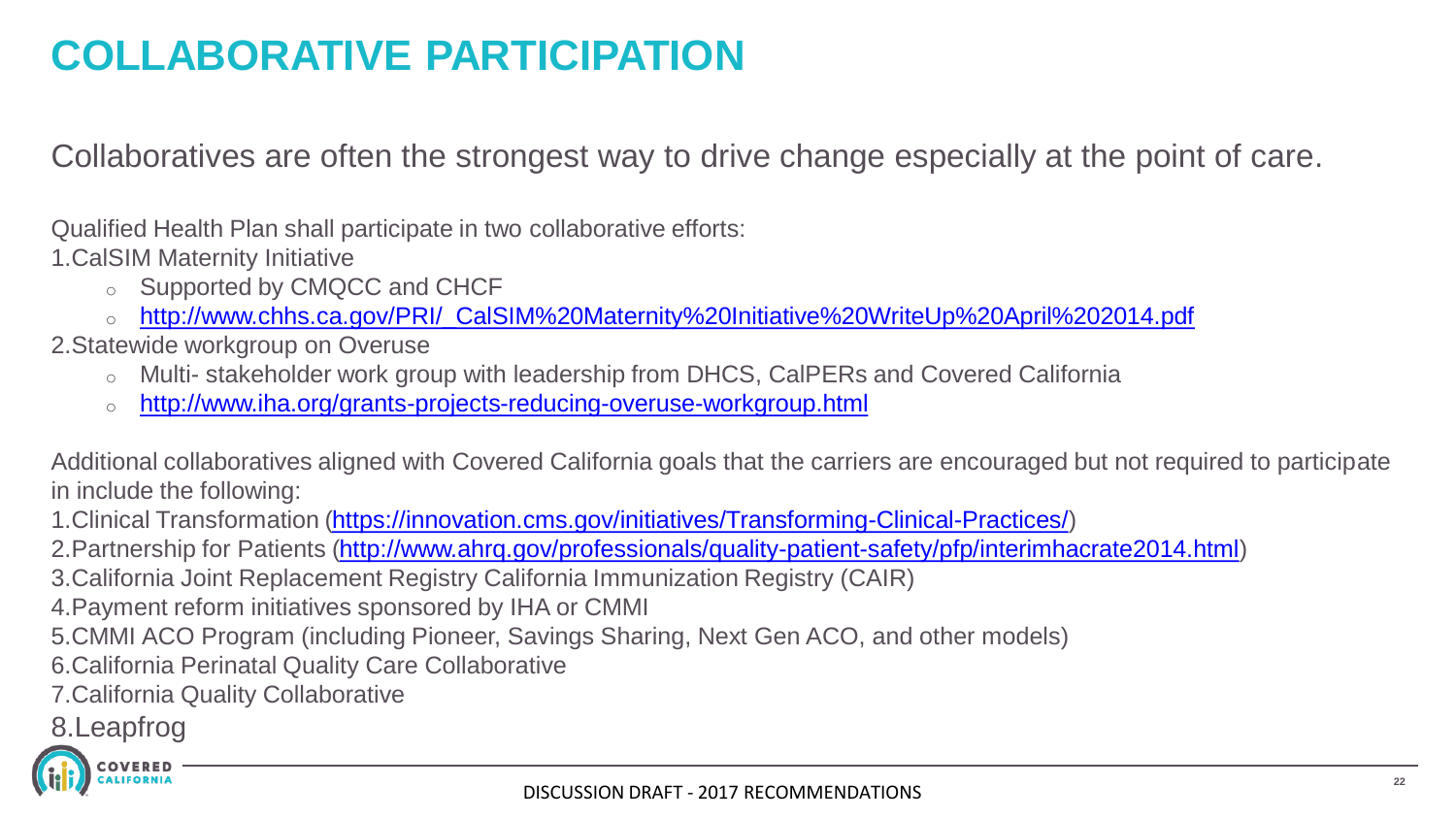## **ARTICLE 2: PROVISION AND USE OF DATA FOR IMPROVEMENTS IN QUALITY CARE**

Covered California will coordinate annual reporting of all quality and delivery system reform requirements and targets using the following mechanisms and may request additional information, such as interim status reports and data, during the term of the contract.

- Provide contracted claims and clinical data for exchange enrollees as specified in Attachment 7 to use in the Exchange's Enterprise Analytics Solution (EAS).
- Report HEDIS, CAHPS, and other performance data for each product type as required for use in Covered California's Quality Rating System (QRS).
- Report work plan and annual progress of the federally-required Quality Improvement Strategy (QIS) through the annual certification application.
- Report on broader quality improvement and delivery system reform efforts through annual reporting in the Covered California eValue8 Request for Information included in the annual certification application.

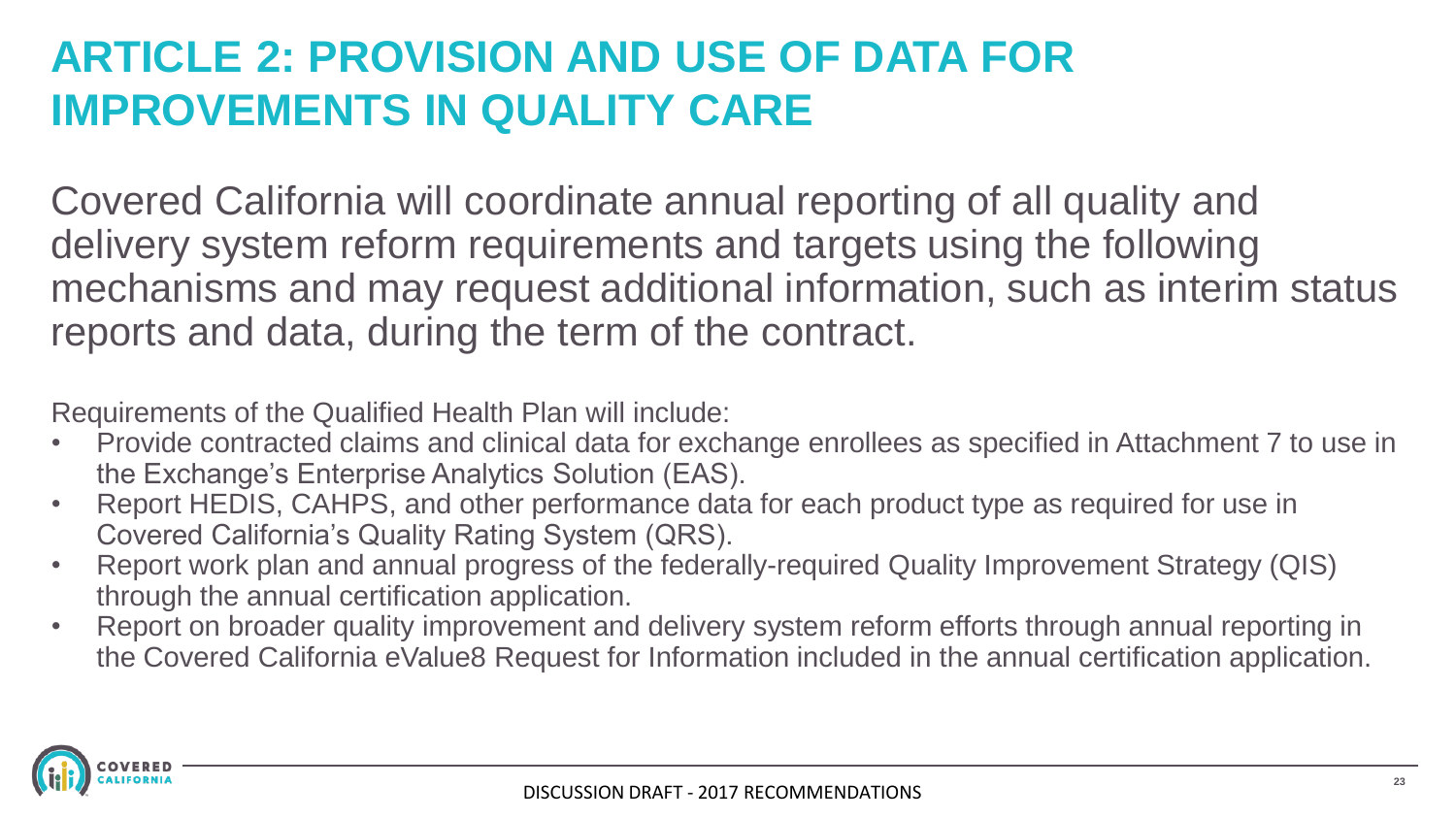## **ARTICLE 3: REDUCE HEALTH DISPARITIES AND ASSURE HEALTH EQUITY**

Covered California recognizes that promoting better health requires a focus on addressing health disparities and health equity while recognizing that some disparity results from determinants outside the control of the health care delivery system.

Requirements of the Qualified Health Plan will include:

- Increase self reported identity annually 2017 and 2018, achieving 85% by year end 2019.
- Track, trend and improve quality measures by ethnic/racial group using a combination of selfreported and proxy identification and by gender.
	- Initial focus: Diabetes, Hypertension, Asthma and Depression
- Report baseline data in 2017 application for certification.
	- Baseline per cent of self-reported racial/ethnic identity
	- Baseline quality measures as available
- Achieve negotiated targets for annual reduction in disparities.

*\*All California Health Plans have been required to collect race, ethnicity, and language data on their enrollees under SB 853 since 2003.*

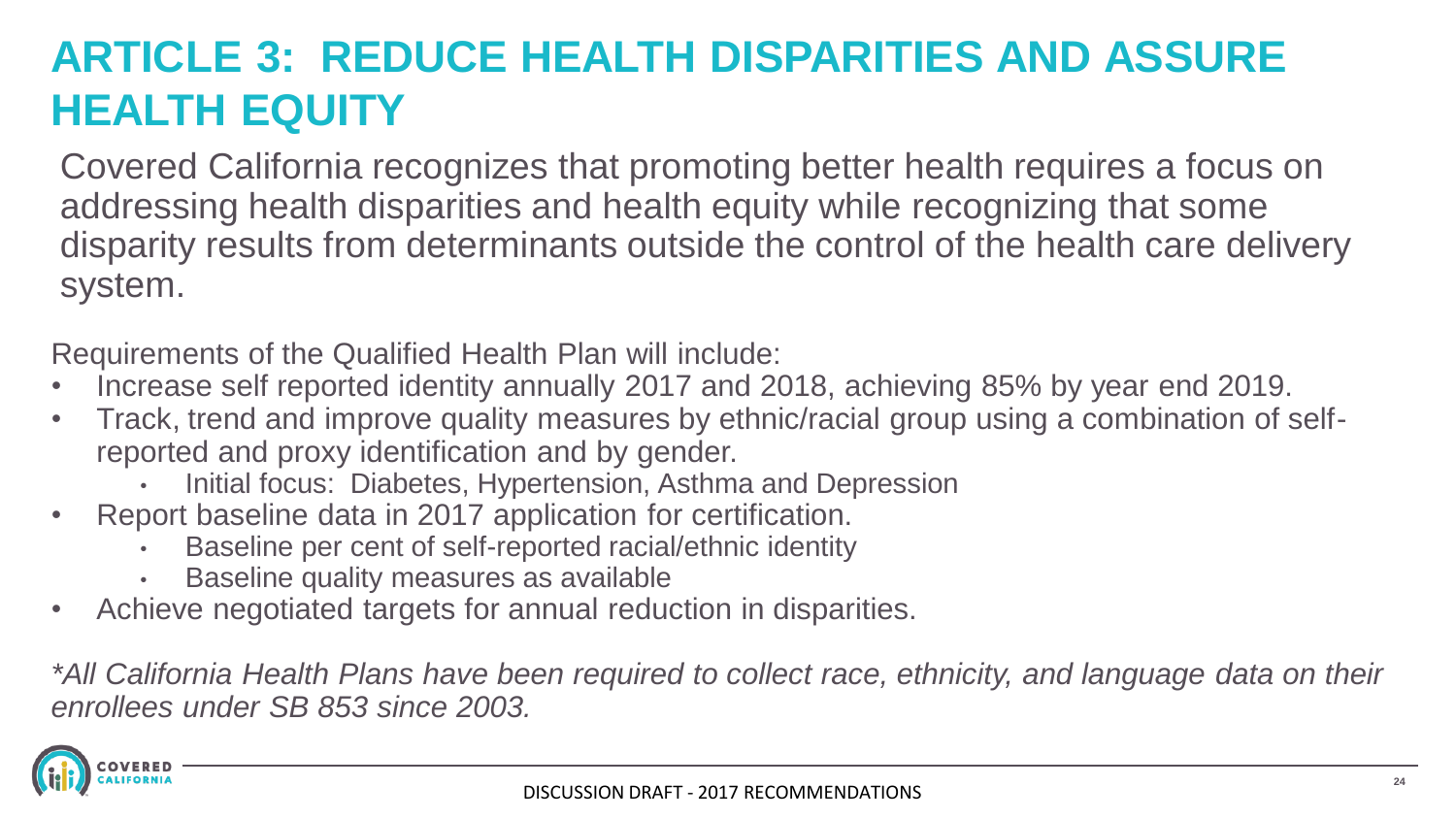## **ARTICLE 4: PROMOTING DEVELOPMENT AND USE OF CARE MODELS – PRIMARY CARE**

Primary care is the foundation of an effective healthcare delivery system. Adults who have a personal care physician have 33 percent lower health care costs and 19 percent lower odds of dying than those who see only a specialist (Starfield, Milbank Quarterly, 2005).

Primary Care redesigned as "Patent Centered Medical Home" (PCMH) is supported by a growing body of evidence that primary care can exceed the track record documented by Starfield including improved management of total costs of care. (<https://www.pcpcc.org/results-evidence>)

The Exchange has structured standard benefits to minimize enrollee cost share for primary care visits.

- For 2017, assure that all enrollees either select or are provisionally assigned to a Personal Care Physician and report results in the Application for Certification for 2018. This requirement is not to be interpreted as requiring that the Primary Care Physician (PCP) serve as a gatekeeper.
- The Exchange and QHPs will cooperate in evaluating various PCMH accreditation and certification programs as well as other frameworks for defining a consistent standard for determining the percent of primary care provided by PCMHs for Exchange enrollees and for the QHP's book of business.
- The Exchange and QHPs will apply this standard to determine a baseline that will be included in the certification application in 2018 and negotiate annual target increases.
- Adopt and progressively expand a contracting and payment strategy that creates a business case for PCPs to adopt accessible, data-driven, team-based care (alternatives to face to face visits and care by non-MDs) with accountability for improving triple aim metrics including total cost of care

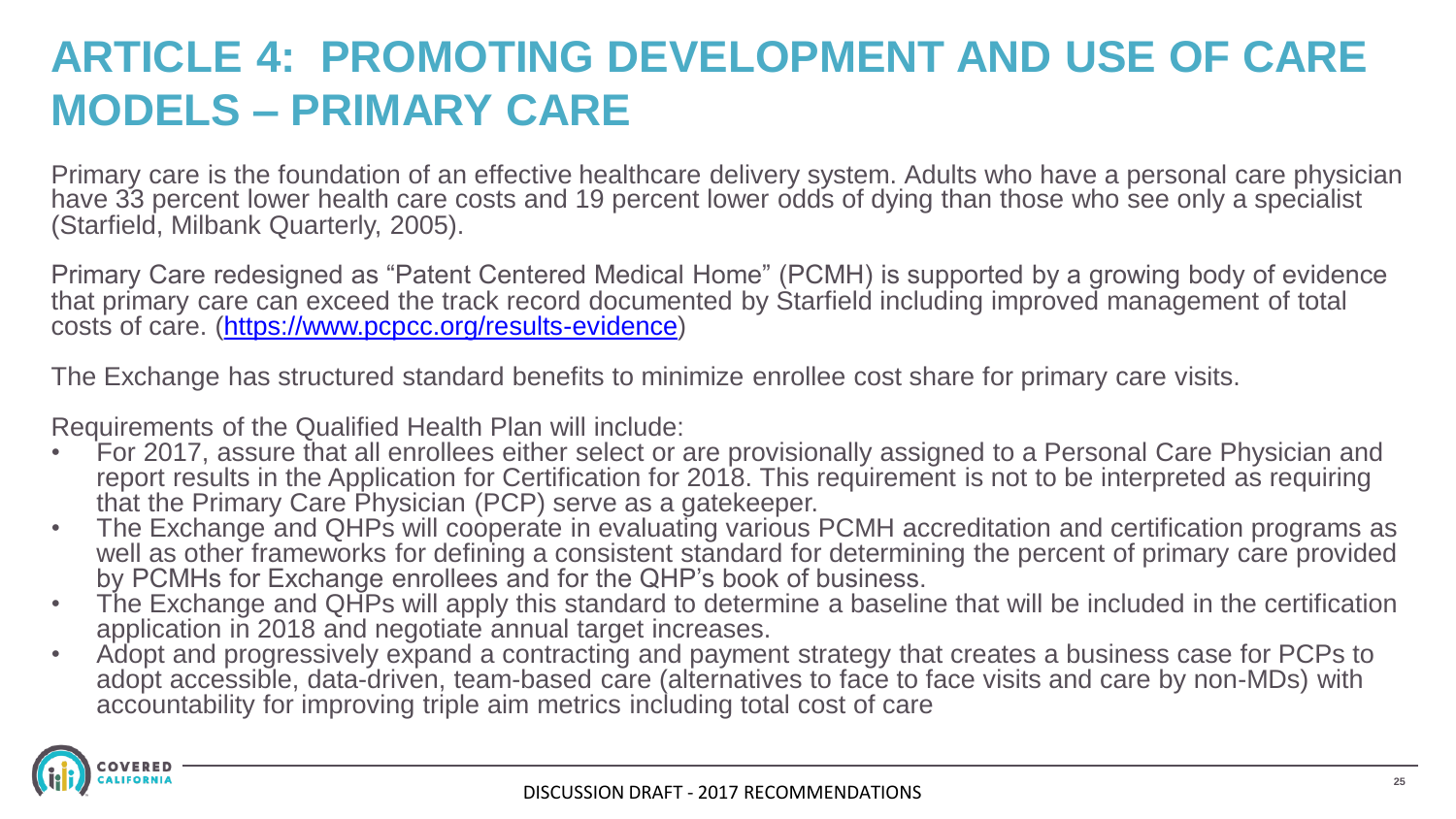#### **ARTICLE 4: PROMOTING DEVELOPMENT AND USE OF CARE MODELS – ACCOUNTABLE CARE ORGANIZATIONS (ACO) OR INTERGRATED MODELS OF CARE**

"Despite the social need and the feasibility of measurement, actual pursuit of the Triple Aim remains the exception…success requires…existence of an "integrator" able to focus and coordinate services to help the population on all three dimensions at once." (Berwick, The Triple Aim, Health Affairs, 2008)

The Exchange places great importance on promoting integrated/coordinated care and is adopting the description of an Integrated HealthCare Model (IHM) from CalPERS. However, no standard metrics for measuring success of integrated healthcare models exist.

- Describe how the requirements of an ACO or integrated model of care are met
- Report the percent of Exchange and book of business membership that receives care from the ACO or integrated model of care in the certification application for 2018.
- Report how these models ensure accountability for triple aim metrics including both quality and total cost of care across specialties and institutional boundaries.
- The Exchange and QHPs will negotiate targets for a progressively greater share of enrollees for whom care is provided under these models.

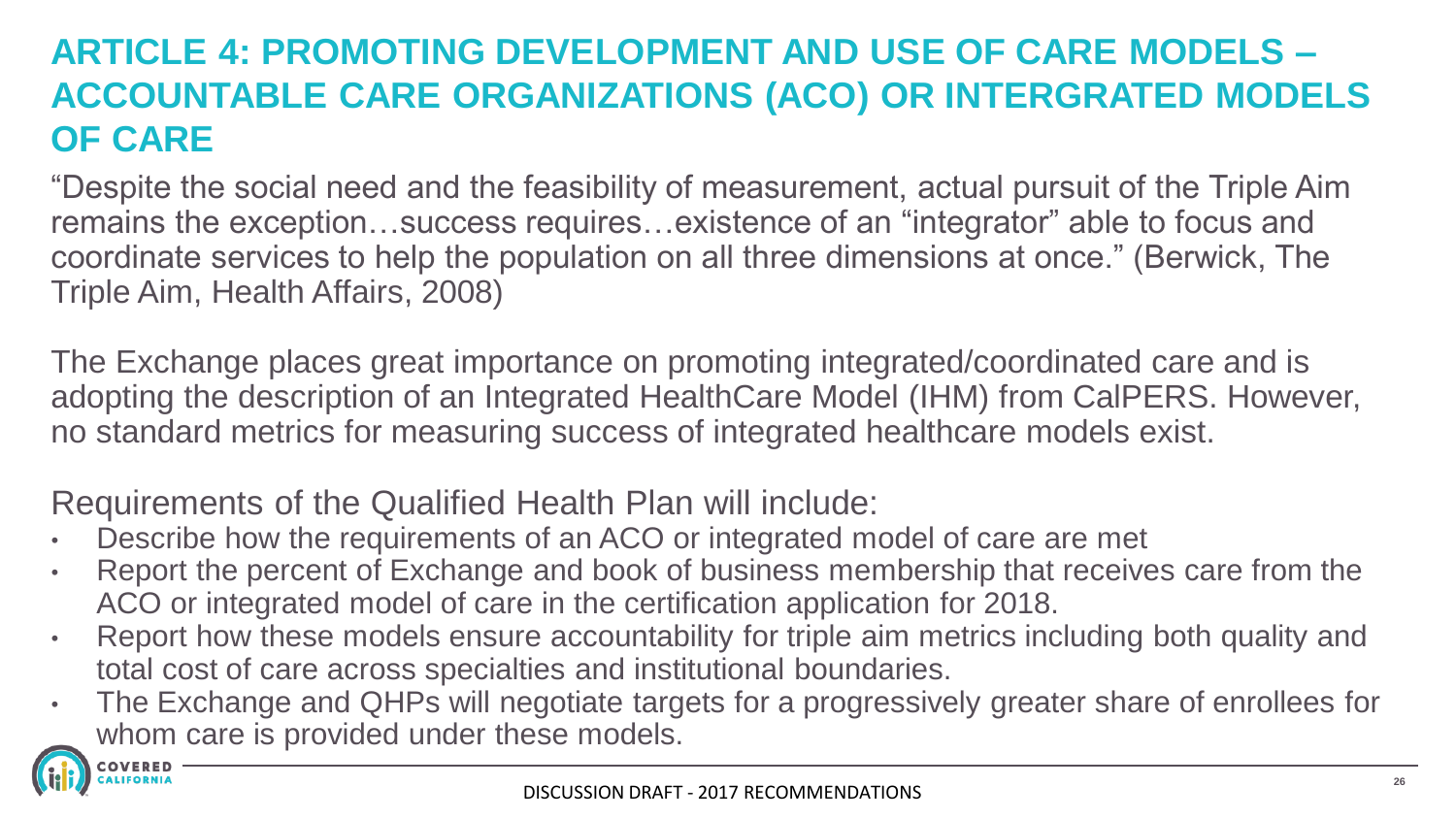# **ARTICLE 5: HOSPITAL QUALITY AND SAFETY**

Best estimates are that between 250,000 and 450,000 people die in US hospitals each year from Hospital Avoidable Complications (HAC) (James, J. of Patient Safety, Sept 2013). Based on population size, approximately 10 percent of these deaths are in California.

The HACs listed above were selected through broad consultation. They are a subset of the quality metrics relevant to the exchange population that QHPs may include in their payment strategy that will provide a great opportunity for improvement and contribution in reducing avoidable deaths.

- Report the quality performance of contracted network hospitals including at minimum the following (HACs): Catheter Associated Urinary Tract Infection (CAUTI), Central Line Associated Blood Stream Infections (CLABSI), colon surgical site infections, adverse drug events, C-difficile colitis and sepsis mortality.
- Covered California expects that hospitals with outlier poor performance by year 2019 will not be included in Exchange networks. QHPs are required to report and explain exceptions.
- The QHPs will develop a payment strategy for hospitals such as that employed by Centers for Medicare and Medicaid Services (CMS), putting at least 6 percent of reimbursement at risk based on quality performance. Each contractor will structure this according to their own priorities including HACs, readmissions, or Hospital Consumer Assessment of Healthcare Providers and Systems (HCAPS) scores.

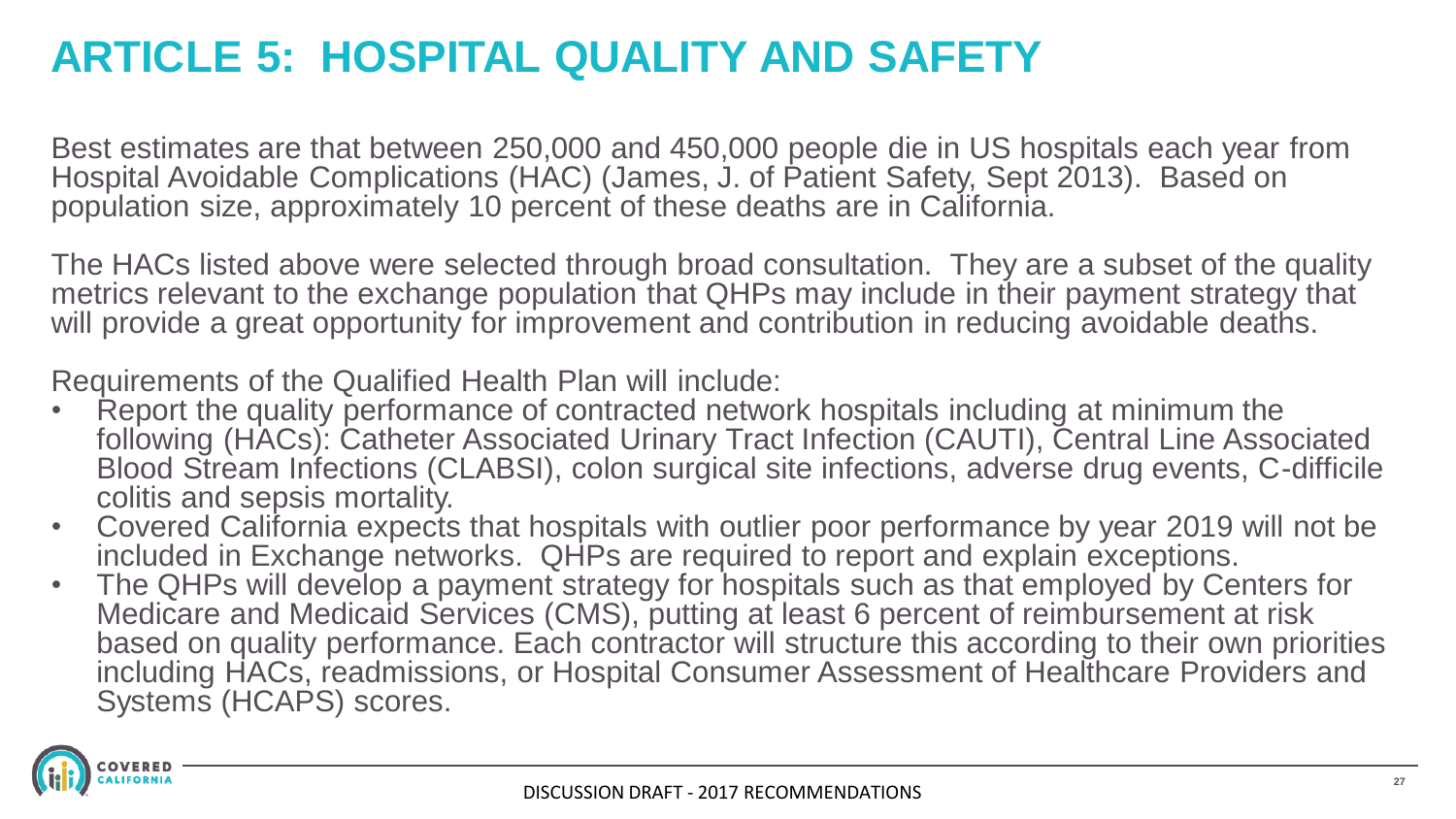# **ARTICLE 5: HOSPITAL QUALITY – APPROPRIATE USE OF C-SECTIONS**

C-sections are used for a third of uncomplicated first pregnancies and have dramatically increased over previous years. Many of these represent costly interventions that are associated with increased neonatal and maternal morbidity and a six fold increase in C-section rate for subsequent deliveries (Main EK, Morton CH, Hopkins D, Giuliani G, Melsop K and Gould JB. 2011. Cesarean Deliveries, Outcomes, and Opportunities for Change in California: Toward a Public Agenda for Maternity Care Safety and Quality. Palo Alto, CA: CMQCC).

- Report the performance of network maternity hospitals in meeting the national Healthy People 2020 goal of 23.9 percent for low risk first pregnancies in the 2018 certification application.
- Annual targets will be negotiated for increasing the number of hospitals that meet the target.
- Report on how physicians and hospitals are reimbursed for maternity services such that there is no financial incentive for surgical delivery
- Covered California expects that hospitals that are an outlier with high use of C-sections for low risk first pregnancies will not be included in Exchange networks by year 2019. Contractor will report and explain exceptions.

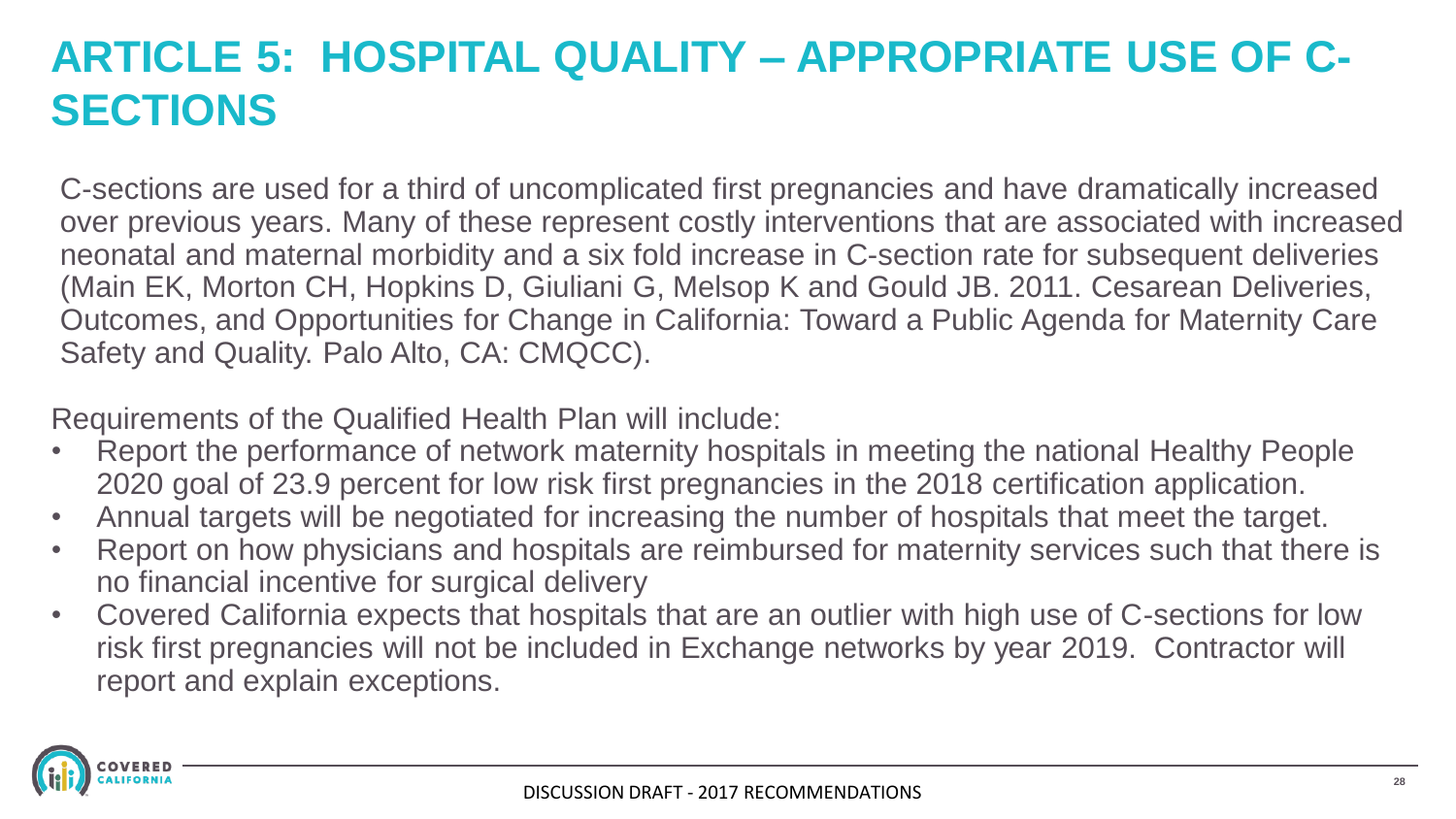## **ARTICLE 6: POPULATION HEALTH – PREVENTIVE HEALTH, WELLNESS AND AT-RISK ENROLLEE SUPPORT**

The Exchange and QHP recognize that access to care, timely preventive care, coordination of care and early identification of high risk enrollees are central to improving each part of the triple aim.

- Report the number and percent of members who have utilized preventive care, tobacco cessation, and obesity management activities in eValue8.
- Report on any participation in evidence based community health and wellness initiative, such as those recommended by the Community Preventive Services Task Force in 2017, CMS Healthy Communities Initiative or other similar pilots.
- Report the results of ongoing health assessments and incorporate into monitoring and management through eValue8.
- Report programs to proactively identify and manage at-risk enrollees.
- Provide support to at-risk enrollees transitioning to or from coverage under the Exchange consistent with California law.

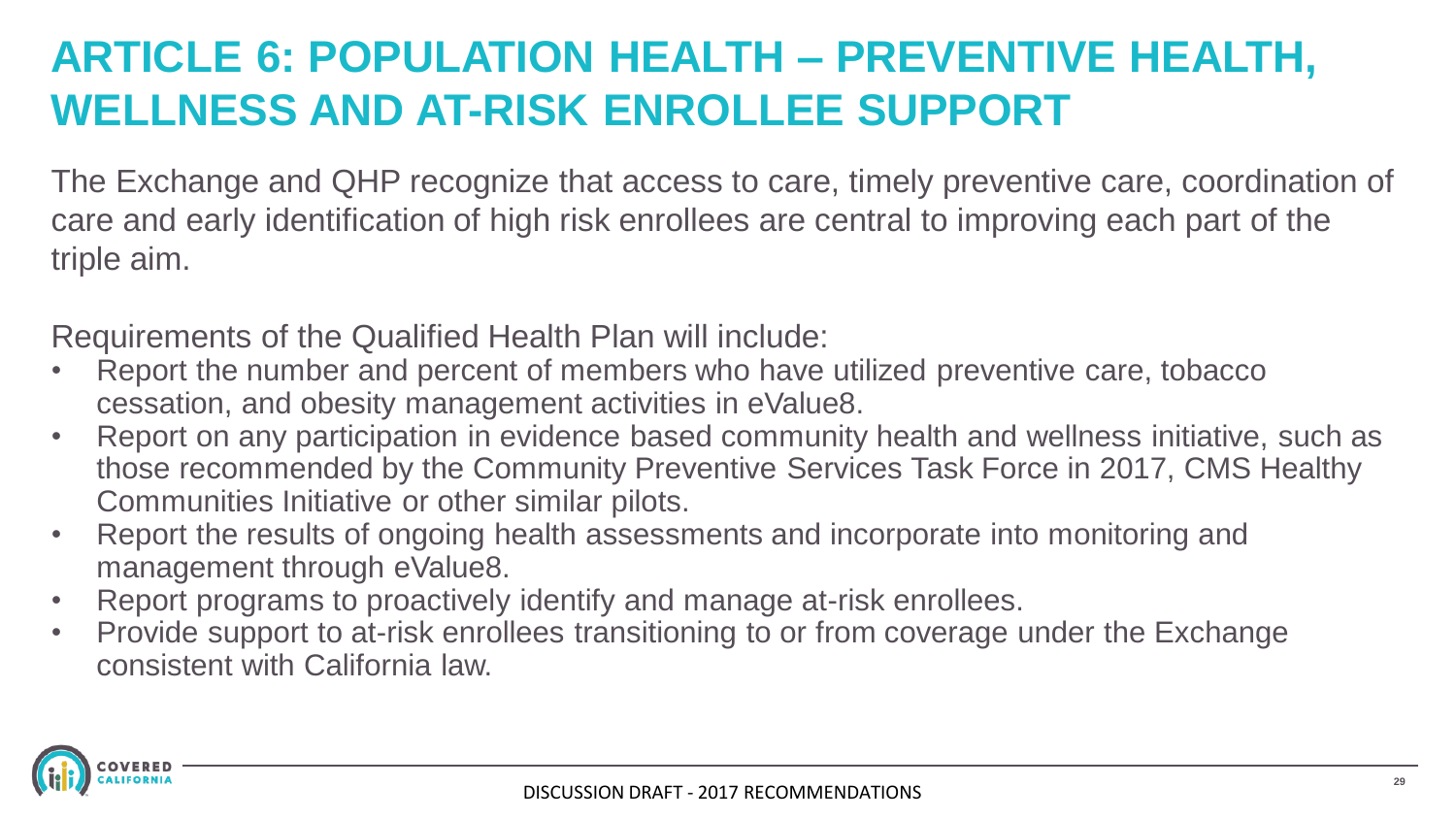# **ARTICLE 7: PATIENT CENTERED INFORMATION AND COMMUNICATION, COST TRANSPARENCY DECISION SUPPORT TOOLS**

Contractor negotiates Agreements with providers, including physicians, hospitals, physician groups and other clinical providers, which can result in varied provider reimbursement levels for identical services and or procedures. Improving the transparency of the consumer's share of cost and quality of providers offers significant benefit to Covered California enrollees.

- Provide enrollees with tools or capability that allows consumers to understand their share of cost for medical services
- Report on tools provided with the percent of enrollees who utilize tools Report on strategy to inform enrollees of the quality performance of providers with emphasis on target metrics for hospital quality defined in Exchange requirements

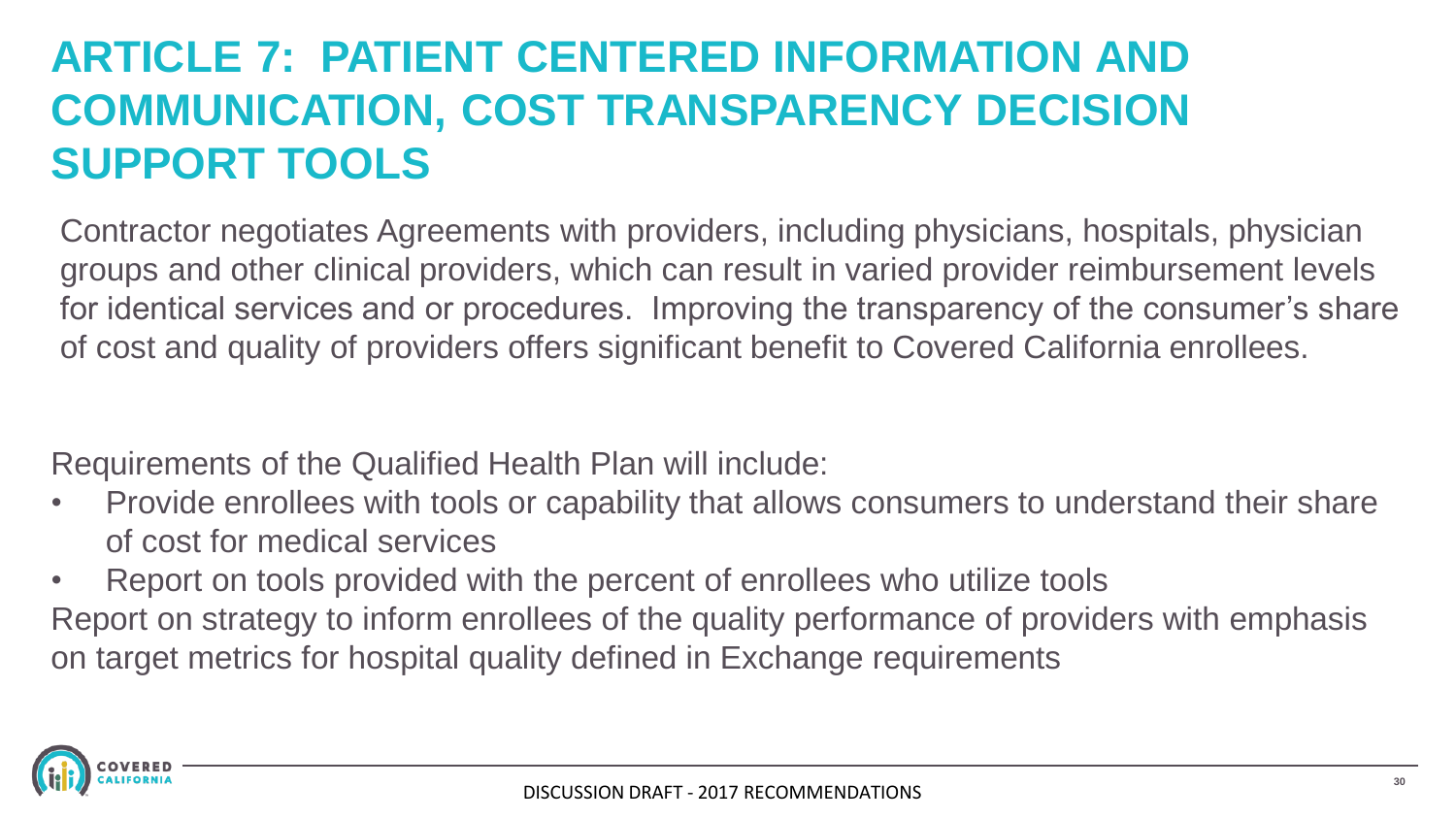## **SECTION 8: PROMOTING HIGHER VALUE CARE AND REDUCING OVERUSE THROUGH CHOOSING WISELY**

The Exchange requires deployment of decision making tools to support enrollees in understanding their medical diagnosis and treatment options to aid in discussion with their provider. Educating members on their diagnosis and alternative treatment options can help to reduce overused or misused clinical interventions.

One such set of decision aids is Choosing Wisely. National organizations representing medical specialists asked their providers to "choose wisely" by identifying tests or procedures commonly used in their field whose necessity should be questioned and discussed. The resulting lists of "Things Providers and Patients Should Question" ([http://www.choosingwisely.org/clinician-lists/\)](http://www.choosingwisely.org/clinician-lists/) will spark discussion about the need—or lack thereof—for many frequently ordered tests or treatments.

Requirements of the Qualified Health Plan will include:

Join Covered California in partnership with DHCS and CalPERS in a statewide multi-stakeholder workgroup to support reduction of overuse through Choosing Wiseley. Targeted conditions include:

- C-sections.
- Opioid Prescription and
- Imaging for Low Back Pain

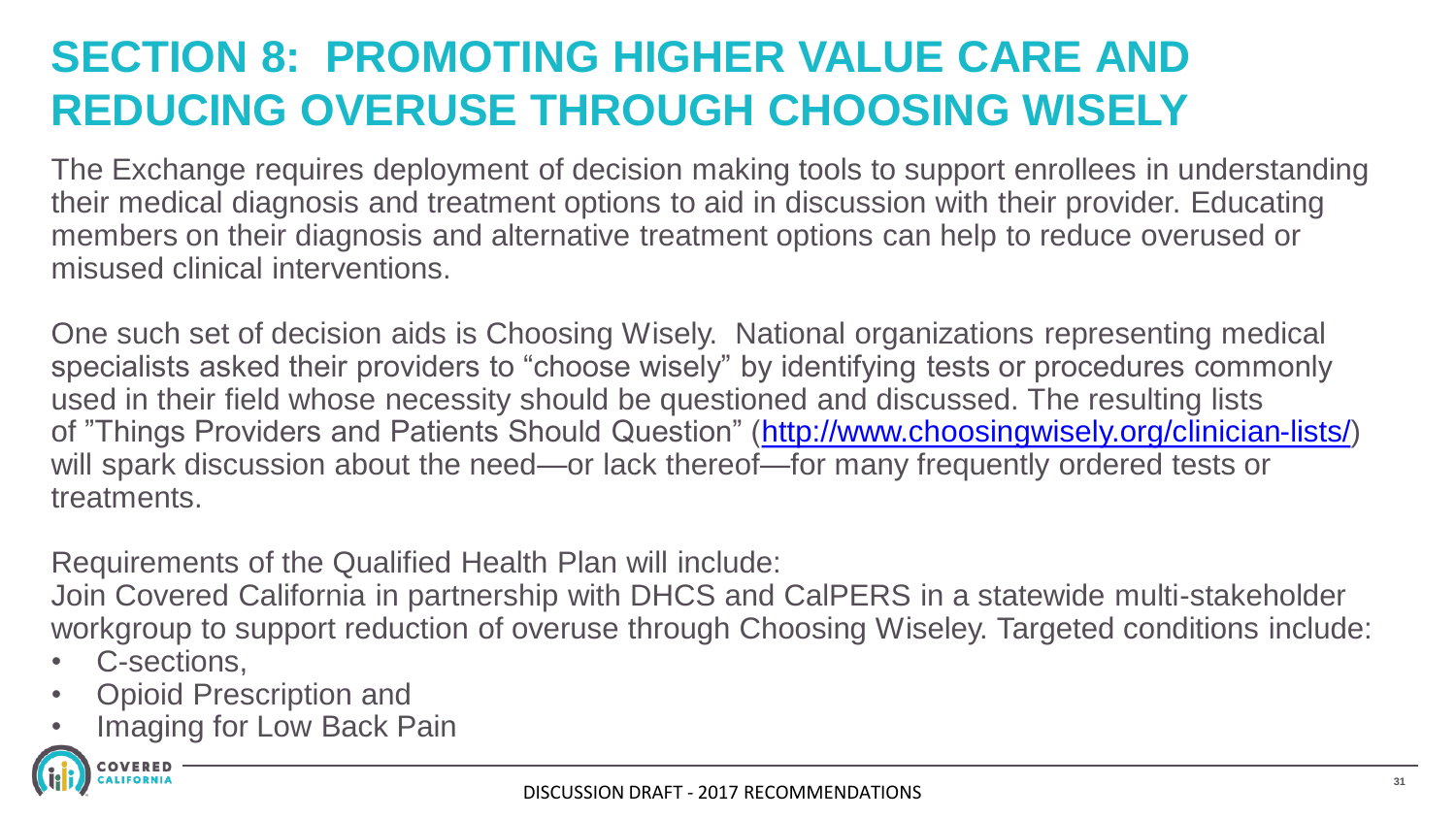## **ARTICLE 9: ACCREDIDATION**

All contracted health plans are required to be accredited by NCQA, URAC or AAAHC

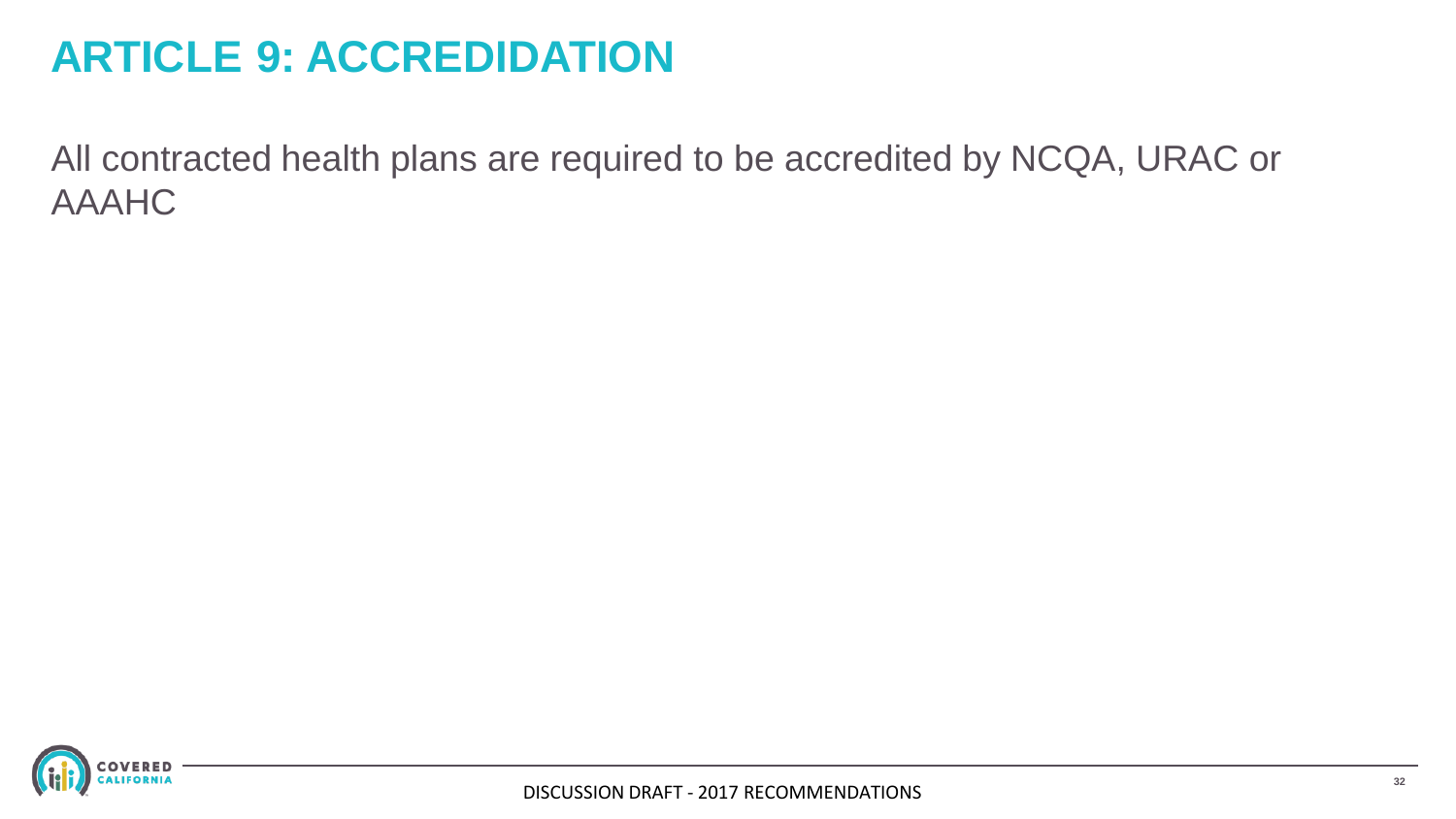# **VISION BENEFITS UPDATE**

JAMES DEBENEDETTI, DEPUTY DIRECTOR COVERED CALIFORNIA PLAN MANAGEMENT ADVISORY GROUP

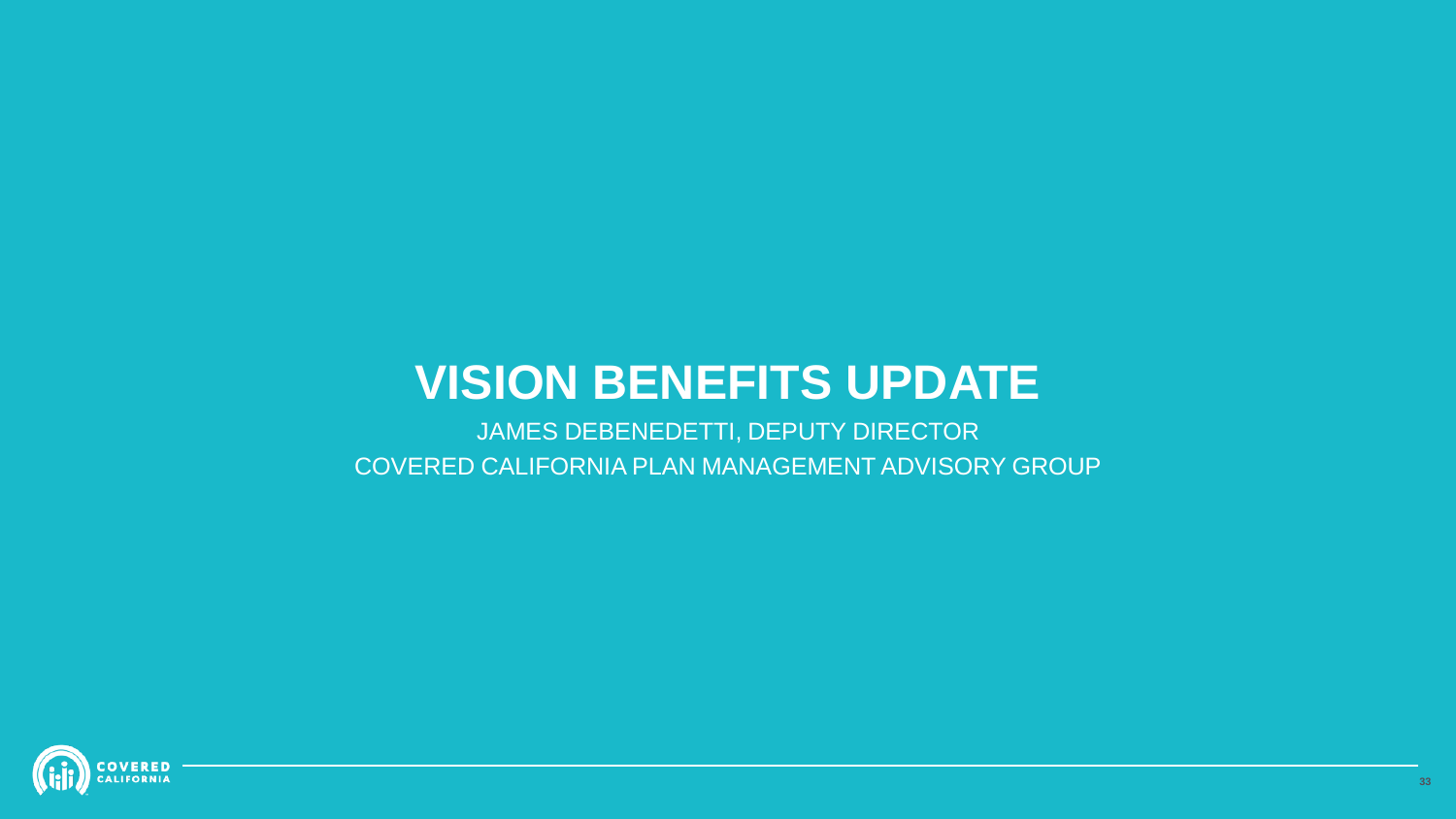## **WRAP UP AND NEXT STEPS**

#### BRENT BARNHART, CHAIR COVERED CALIFORNIA PLAN MANAGEMENT ADVISORY GROUP

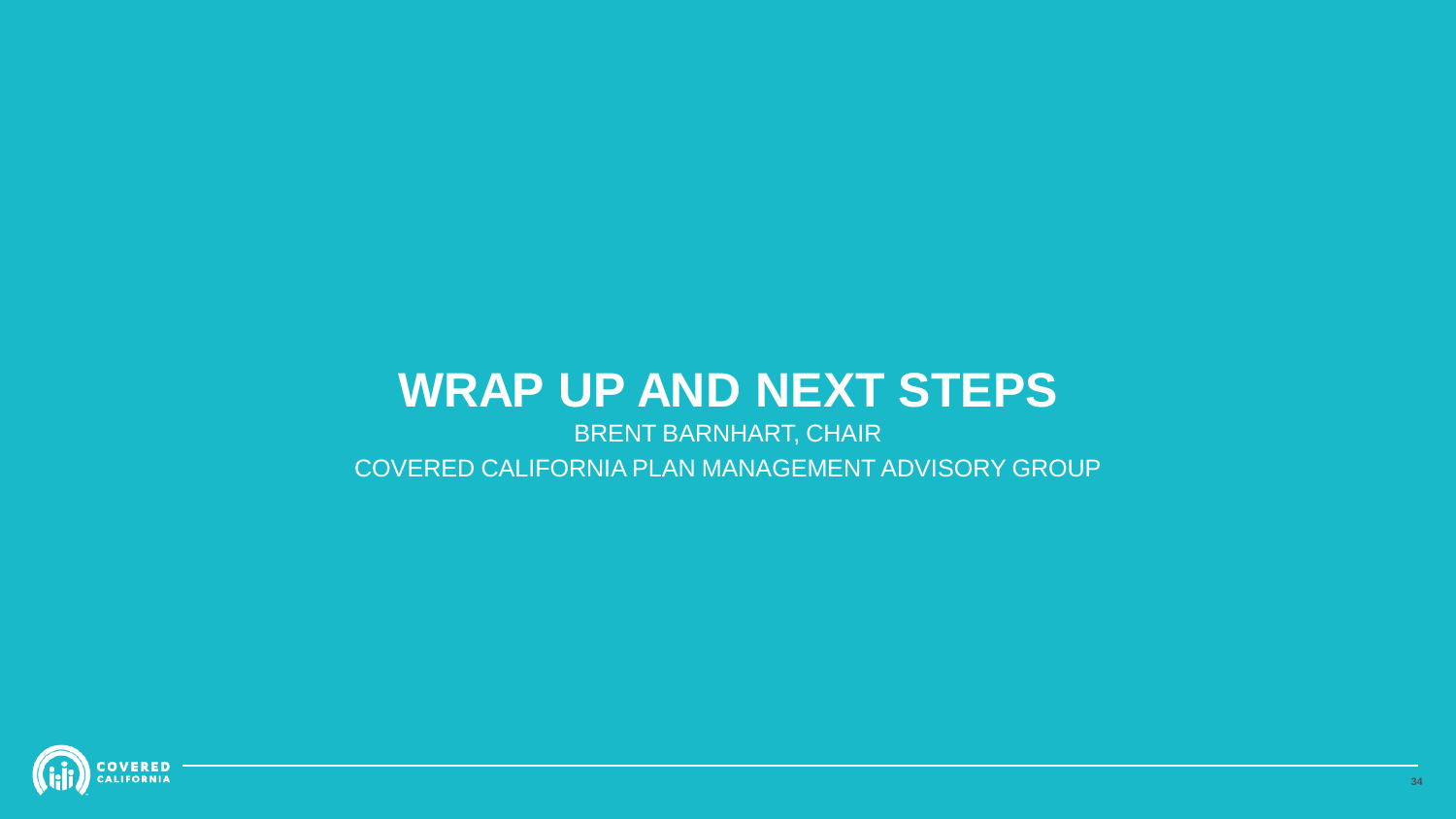## **APPENDIX: SUBCOMMITTEE SUMMARY**

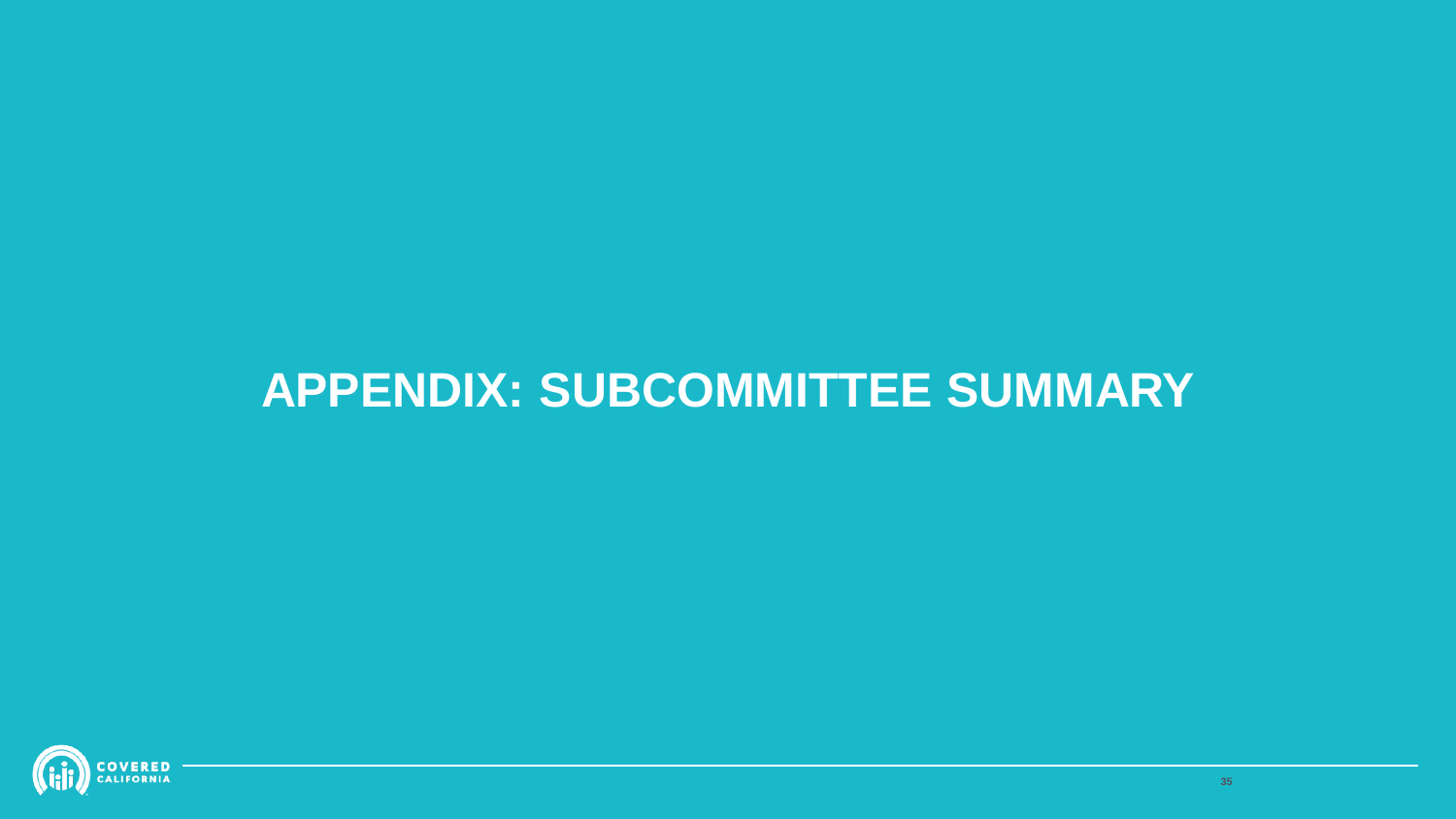## **BENEFITS CHANGES AND CLARIFICATIONS REVIEWED**

| No.             | <b>Description</b>                                              | Question                                                                                                                                                                                                                                                                                                         | Goal<br><b>Consistency</b>                    | <b>OUTCOME</b>                                 |
|-----------------|-----------------------------------------------------------------|------------------------------------------------------------------------------------------------------------------------------------------------------------------------------------------------------------------------------------------------------------------------------------------------------------------|-----------------------------------------------|------------------------------------------------|
| 1               | Mental/Behavioral Health other<br>outpatient items and services | How do we modify Endnote #13 to provide more clarity and to account for MHPAEA rules on the<br>cost share?                                                                                                                                                                                                       |                                               | <b>UPDATED</b><br><b>ENDNOTE</b>               |
| $\overline{2}$  | Substance Use disorder other<br>outpatient items and services   | How do we modify Endnote #13 to provide more clarity and to account for MHPAEA rules on the<br>cost share?                                                                                                                                                                                                       |                                               | <b>UPDATED</b><br><b>ENDNOTE</b>               |
| $\mathbf{3}$    | Habilitative and Rehabilitative<br><b>Services</b>              | Should Covered California provide additional clarity that cost share for habilitative and<br>rehabilitative services are governed by these service categories regardless of provider type, i.e.<br>they would not fall under "other practitioner visit" cost shares?                                             | consumer<br>understanding                     | <b>YES</b>                                     |
| $\overline{4}$  | Non-standard / Non-EHBs                                         | Should Covered California allow carriers to offer non-essential health benefits and/or non-<br>standard benefits and what are the requirements and implications?                                                                                                                                                 | consumer<br>understanding                     | <b>NO</b>                                      |
| 5               | <b>ER</b> services                                              | A) Can Covered CA remove the deductible and what is the impact to AV?<br>B) Should Covered California remove physician cost sharing on the emergency room benefit?<br>Option could be to increase facility cost sharing to be AV neutral.<br>C) Can Covered CA add language, "Physician fee waived if admitted." | consumer<br>understanding                     | <b>YES</b>                                     |
| $6\overline{6}$ | Mental health/substance use<br>physician/surgeon fee            | Should the word "surgeon" be removed from the benefit?                                                                                                                                                                                                                                                           | consumer<br>understanding                     | <b>YES</b>                                     |
| $\overline{7}$  | Out of network coverage -<br>payment standards                  | Does Covered California have the ability to standardize out-of-network consumer share of cost?                                                                                                                                                                                                                   | consumer<br>understanding,<br>reasonable cost | <b>NO</b>                                      |
| 8               | Diabetes education                                              | Does this category include diabetes self-management training, or is it only diabetes prevention<br>education?                                                                                                                                                                                                    | access,<br>consumer<br>understanding          | <b>BOTH WILL HAVE</b><br><b>\$0 COST SHARE</b> |
| 9               | Inherited Metabolic Disorder -<br><b>PKU</b>                    | This benefit is referenced in the SERFF template as having the cost share of an office visit.<br>Does this represent a primary care specialist visit or the cost share for special food products and<br>formulas for treatment?                                                                                  | consumer<br>understanding                     | <b>SPECIALIST VISIT</b>                        |
| 10              | Skilled nursing                                                 | Should Covered California add a physician fee under SNF that matches the hospital<br>physician/surgeon fee?                                                                                                                                                                                                      |                                               | <b>NO</b>                                      |
|                 | --------                                                        |                                                                                                                                                                                                                                                                                                                  |                                               |                                                |